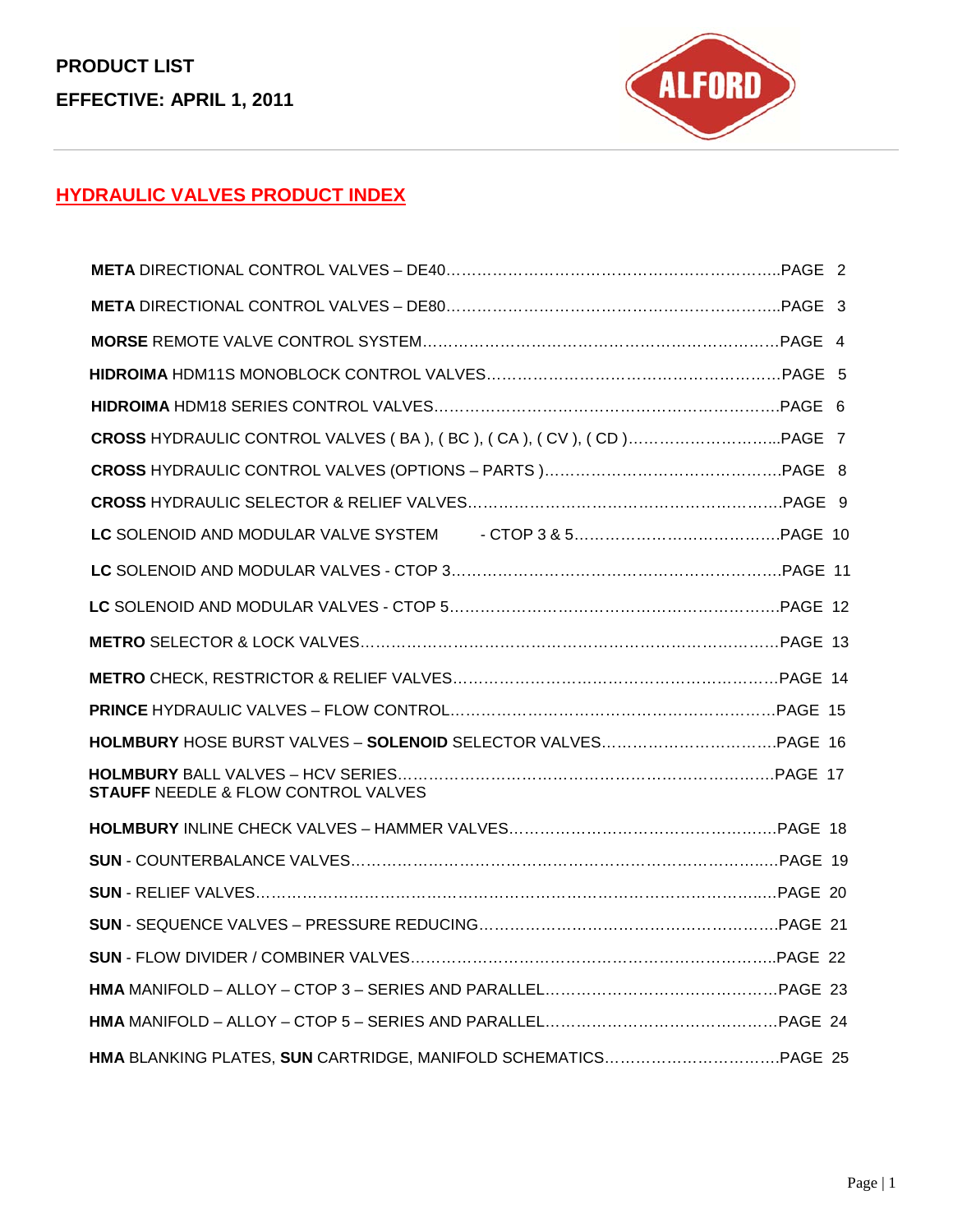

### **META DIRECTIONAL CONTROL VALVES – MONOBLOCK CONSTRUCTION**

| <b>Model Code</b>       | No of<br><b>Spool</b> | <b>Maximum</b><br><b>Flow</b> | <b>Maximum</b><br><b>Pressure</b> | <b>Tank</b><br>Line<br><b>Pressure</b> | <b>A &amp; B</b><br><b>Ports</b> | <b>P.T.N.</b><br><b>Ports</b> |  |
|-------------------------|-----------------------|-------------------------------|-----------------------------------|----------------------------------------|----------------------------------|-------------------------------|--|
| <b>DE 40/1 A1 GKN</b>   |                       |                               |                                   |                                        |                                  |                               |  |
| <b>DE 40/1 D1 GKN</b>   |                       |                               |                                   |                                        |                                  |                               |  |
| DE 40/1K16 FLOAT        | 1                     |                               |                                   |                                        |                                  |                               |  |
| <b>DE 40/2 A2 GKN</b>   | 2                     |                               |                                   |                                        |                                  |                               |  |
| <b>DE 40/2 A1D1 GKN</b> | 2                     | 45 LPM<br>12 US GPM           | 300 BAR<br>4350 PSI               | <b>50 BAR</b><br>700 PSI               | G 3/8"<br><b>BSPP</b>            | G 1/2"<br><b>BSPP</b>         |  |
| DE 40/2 A1K16 FLOAT     | 2                     |                               |                                   |                                        |                                  |                               |  |
| <b>DE 40/3 A3 GKN</b>   | 3                     |                               |                                   |                                        |                                  |                               |  |
| DE40/3 A1K16 FLOAT      | 3                     |                               |                                   |                                        |                                  |                               |  |
| <b>DE 40/4 A4 GKN</b>   | 4                     |                               |                                   |                                        |                                  |                               |  |
| <b>DE 40/5 A5 GKN</b>   | 5                     |                               |                                   |                                        |                                  |                               |  |

### **OPTIONS & ACCESSORIES**

| Part No.        | <b>Description</b>      |  |
|-----------------|-------------------------|--|
| <b>CARRY 38</b> | POWER BEYOND PLUG       |  |
| <b>BL 001</b>   | DETENT KIT POS. B       |  |
| <b>BL 003</b>   | DETENT KIT POS, A & B   |  |
| <b>KIT 40</b>   | <b>CABLE CONNECTION</b> |  |

### **SPARE PARTS**

| Part No.       | <b>Description</b>         |  |
|----------------|----------------------------|--|
| <b>BL008</b>   | <b>LEVER BOX</b>           |  |
| A SPOOL        | <b>DOUBLE ACTING</b>       |  |
| <b>B SPOOL</b> | <b>SINGLE ACTING</b>       |  |
| <b>D SPOOL</b> | <b>MOTOR SPOOL</b>         |  |
|                |                            |  |
|                | SPOOL CONVERSION PER SPOOL |  |

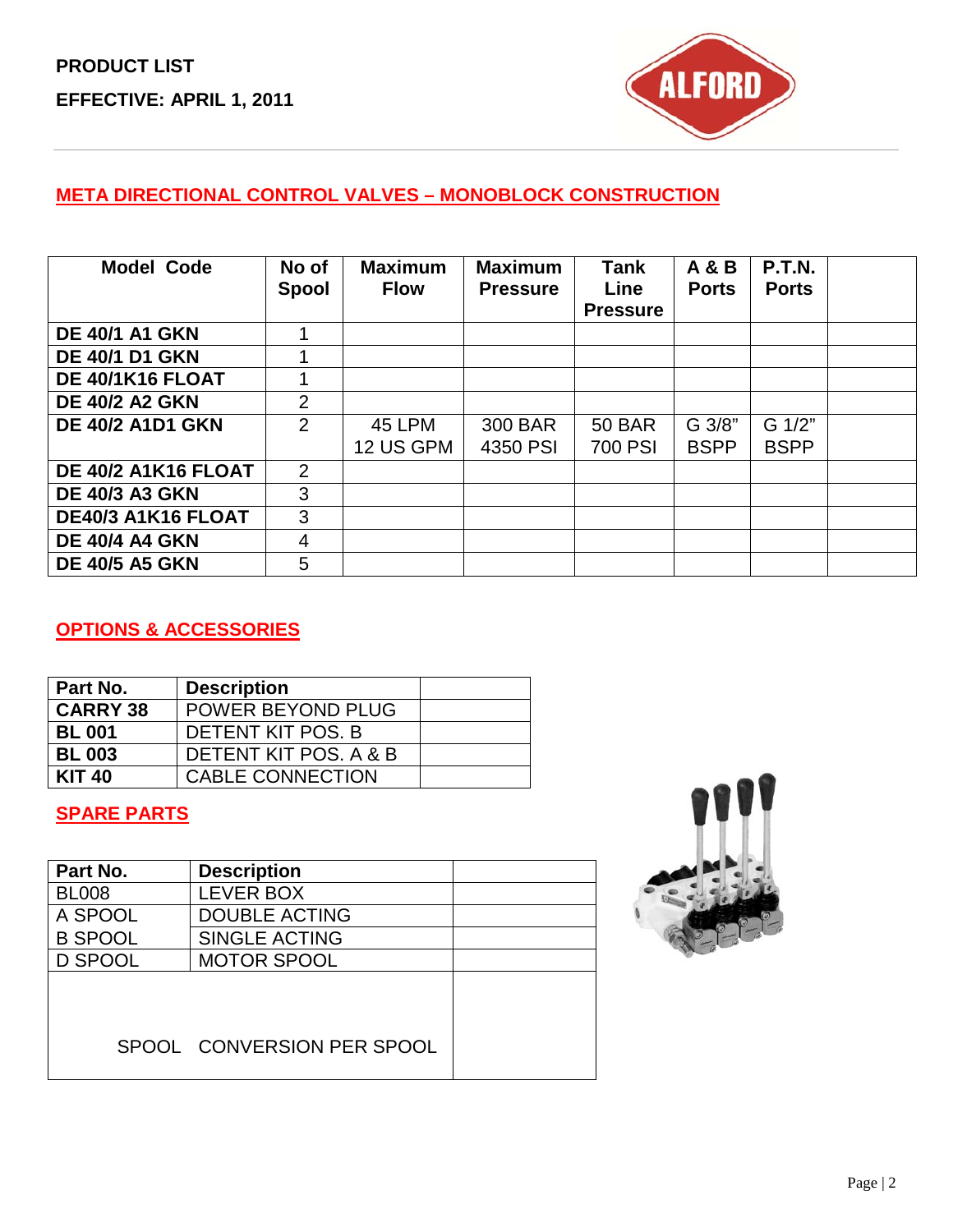

### **META DIRECTIONAL CONTROL VALVES – MONOBLOCK CONSTRUCTION**

| <b>Model Code</b>       | No of<br><b>Spools</b> | <b>Maximum</b><br><b>Flow</b> | <b>Maximum</b><br><b>Pressure</b> | <b>Tank</b><br>Line<br><b>Pressure</b> | <b>A &amp; B</b><br><b>Ports</b> | <b>P.T.N.</b><br><b>Ports</b> |  |
|-------------------------|------------------------|-------------------------------|-----------------------------------|----------------------------------------|----------------------------------|-------------------------------|--|
| <b>DE 80/1 A1 GKN</b>   |                        |                               |                                   |                                        |                                  |                               |  |
| <b>DE 80/1 D1 GKN</b>   |                        |                               |                                   |                                        |                                  |                               |  |
| <b>DE 80/2 A2 GKN</b>   | 2                      |                               |                                   |                                        |                                  |                               |  |
| <b>DE 80/2 A1D1 GKN</b> | $\overline{2}$         | 80 LPM                        | 300 BAR                           | <b>50 BAR</b>                          | G 1/2"                           | G 3/4"                        |  |
|                         |                        | 21 US GPM                     | 4350 PSI                          | 700 PSI                                | <b>BSPP</b>                      | <b>BSPP</b>                   |  |
| <b>DE 80/3 A3 GKN</b>   | 3                      |                               |                                   |                                        |                                  |                               |  |
| <b>DE 80/4 A4 GKN</b>   | 4                      |                               |                                   |                                        |                                  |                               |  |
| <b>DE 80/5 A5 GKN</b>   | 5                      |                               |                                   |                                        |                                  |                               |  |

### **OPTIONS & ACCESSORIES**

| Part No.        | <b>Description</b>       |  |
|-----------------|--------------------------|--|
| <b>CARRY 12</b> | <b>POWER BEYOND PLUG</b> |  |
| <b>BL 001</b>   | DETENT KIT POS. B        |  |
| <b>BL 003</b>   | DETENT KIT POS, A & B    |  |
| <b>KIT 80</b>   | <b>CABLE CONNECTION</b>  |  |

#### **SPARE PARTS**

| Part No.       | <b>Description</b>         |  |
|----------------|----------------------------|--|
| <b>BL0010</b>  | <b>LEVER BOX</b>           |  |
| A SPOOL        | <b>DOUBLE ACTING</b>       |  |
| <b>B SPOOL</b> | <b>SINGLE ACTING</b>       |  |
| <b>D SPOOL</b> | <b>MOTOR SPOOL</b>         |  |
|                |                            |  |
|                | SPOOL CONVERSION PER SPOOL |  |

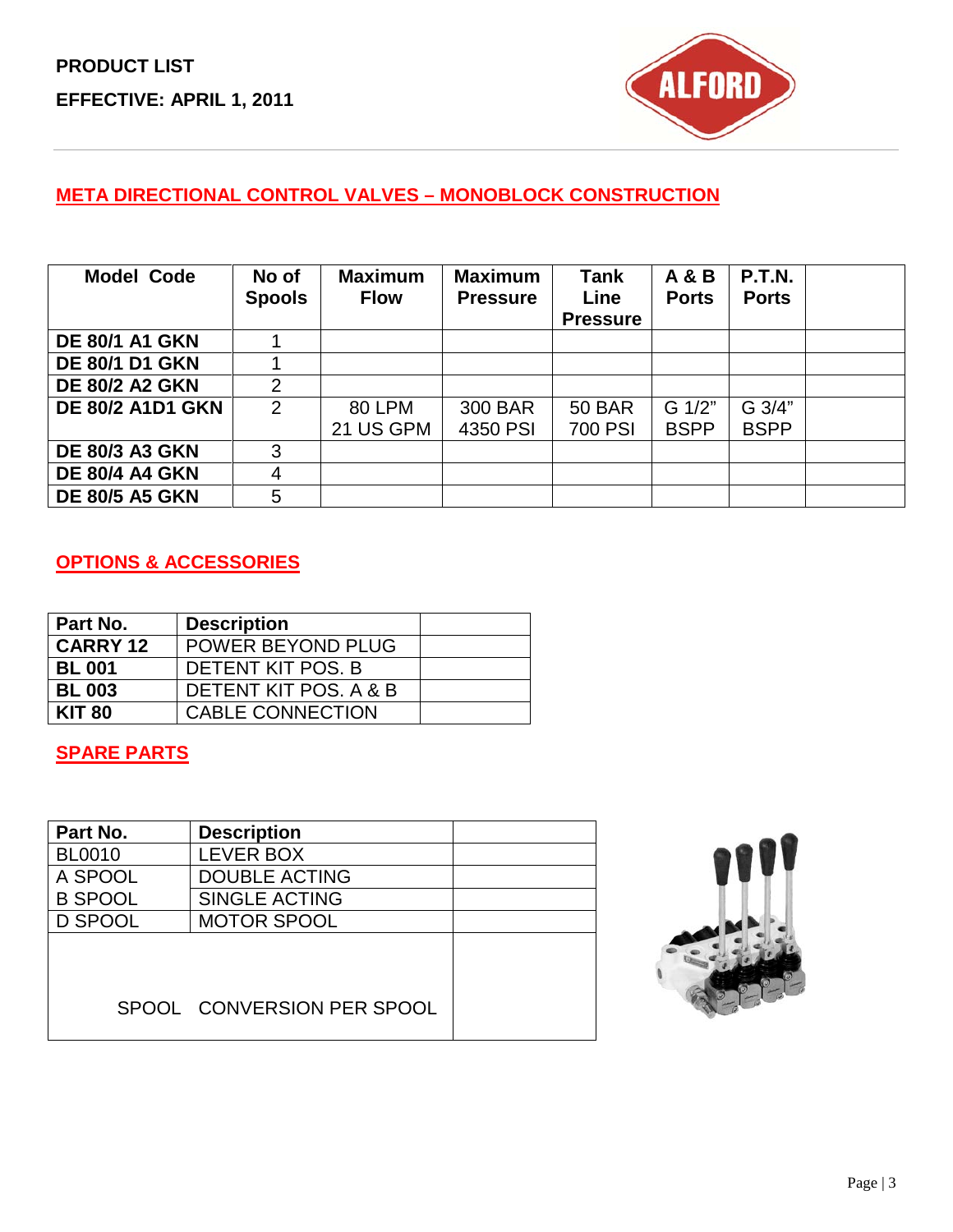

### **MORSE REMOTE VALVE CONTROL SYSTEMS**

| <b>PART No.</b> | <b>DESCRIPTION</b>              |  |
|-----------------|---------------------------------|--|
| 212502          | <b>RVC CONTROL - INDUSTRIAL</b> |  |
| 211711          | RVC CONTROL - + AXIS            |  |
| 206366100       | 1.00 METRE CABLE - BULKHEAD     |  |
| 206366125       | 1.25 METRE CABLE - BULKHEAD     |  |
| 206366150       | 1.50 METRE CABLE - BULKHEAD     |  |
| 206366175       | 1.75 METRE CABLE - BULKHEAD     |  |
| 206366200       | 2.00 METRE CABLE - BULKHEAD     |  |
| 206366225       | 2.25 METRE CABLE - BULKHEAD     |  |
| 206366250       | 2.50 METRE CABLE - BULKHEAD     |  |
| 206366275       | 2.75 METRE CABLE - BULKHEAD     |  |
| 206366300       | 3.00 METRE CABLE - BULKHEAD     |  |
| 292959100       | 1.00 METRE CABLE - BONNET       |  |
| 292959125       | 1.25 METRE CABLE - BONNET       |  |
| 292959150       | 1.50 METRE CABLE - BONNET       |  |
| 292959175       | 1.75 METRE CABLE - BONNET       |  |
| 292959200       | 2.00 METRE CABLE - BONNET       |  |
| 292959225       | 2.25 METRE CABLE - BONNET       |  |
| 292959250       | 2.50 METRE CABLE - BONNET       |  |
| 292959275       | 2.75 METRE CABLE - BONNET       |  |
| 292959300       | 3.00 METRE CABLE - BONNET       |  |



#### **3.00 METRE TO 6.00 METRE CABLE + PER .25mtr**

#### **BULKHEAD CLEVIS**

**PART No. DESCRIPTION** 

1/4" UNF CLEVIS - BULKHEAD

#### **KITS SUIT 292959 CABLES**

**PART No. DESCRIPTION**

| <b>KIT 40</b><br><b>KIT 80</b><br>L <sub>102</sub> | KIT – META DE40 VALVE<br>KIT – META DE80 VALVE<br>KIT – HDMS 11 HIDROIMA VALVE |
|----------------------------------------------------|--------------------------------------------------------------------------------|
| HDM / CCK                                          | $KIT - HDM18$                                                                  |
| 293107                                             | KIT-CASAPPA VCD 20 VALVE                                                       |
| 294255                                             | KIT – OILPATH VCD 10 VALVE                                                     |
| 294336                                             | KIT – OILPATH VCD 20 VALVE                                                     |
| 212042                                             | KIT – LAMBORGHINI LM8 / LM10 VALVE & HC-D2                                     |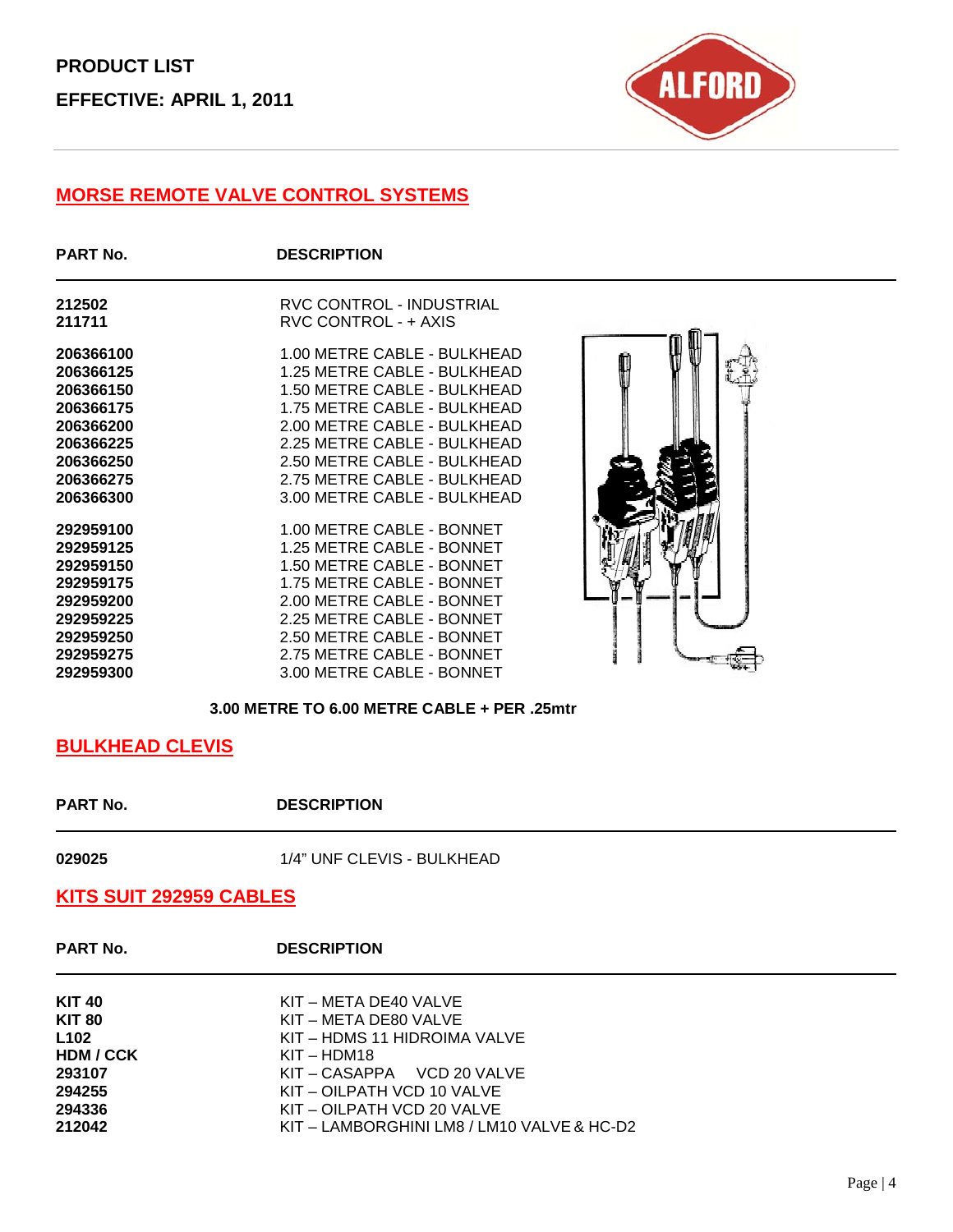

### **HDM11S MONOBLOCK DIRECTIONAL CONTROL VALVE**

#### **STANDARD DOUBLE ACTING – SPRING CENTRES – INDIVIDUAL LOAD CHECK ON EACH SPOOL**

| <b>Model Code</b><br><b>HDM11 S/1K12150/A1</b> | No. of<br><b>Spools</b> | Maximum | <b>Flow</b> | Maximum | <b>Pressure</b> | <b>Port Size</b> |  |
|------------------------------------------------|-------------------------|---------|-------------|---------|-----------------|------------------|--|
| HDM11 S/2K12150/A01x2                          |                         |         |             |         |                 |                  |  |
|                                                |                         | 40 LPM  | 10 US GPM   | 300 BAR | 4300 PSI        | 3/4" UNO         |  |
| HDM11 S/3K12150/A01x3                          |                         |         |             |         |                 |                  |  |
| HDM11 S/4K12150/A01x4                          |                         |         |             |         |                 |                  |  |
|                                                |                         |         |             |         |                 |                  |  |

### **OPTIONS & ACCESSORIES**

| <b>Model Code</b> | Part No.  | <b>Description</b>                                                       |  |
|-------------------|-----------|--------------------------------------------------------------------------|--|
|                   |           |                                                                          |  |
| Type 03           | 768520010 | Detent $Kit - 3$ Position (03)                                           |  |
| Type 05           | 768520050 | Detent Kit $-2$ position "out" (05)                                      |  |
| Type 02           | 768530010 | Detent Kit - 2 Position "in"                                             |  |
| Type 'G'          | 65120910  | Single Acting Spool (Not available as a spare part)                      |  |
| Type 'C'          | 65107010  | Motor Spool (Not Available as a spare part)                              |  |
| Type 04           | 768540030 | 4 <sup>th</sup> Position Float Spool kit (Not available as a spare part) |  |
| <b>SET</b>        | SET       | Pre-Set Releif Valve (Other than factory set 150 Bar)                    |  |
|                   | 413010210 | Power Beyond Plug                                                        |  |
|                   | 778300010 | <b>Closed Centre Plug</b>                                                |  |
| Type L130         | 775920200 | 'Plus Axis Joystick Kit (per Joystick Assembly)                          |  |
|                   | 778400140 | 'No Relief Valve Kit'                                                    |  |
| Type L102         | 760900030 | Cable Connector Kit                                                      |  |
| Type 30           | 768610300 | Micro Switch Provision - Position '1' (per spool)                        |  |
| Type 32           | 768610600 | Micro Switch Provision - Position '2' (per spool)                        |  |
| Type 34           | 768610640 | Micro Switch Provision - Position '1' & '2' (per spool)                  |  |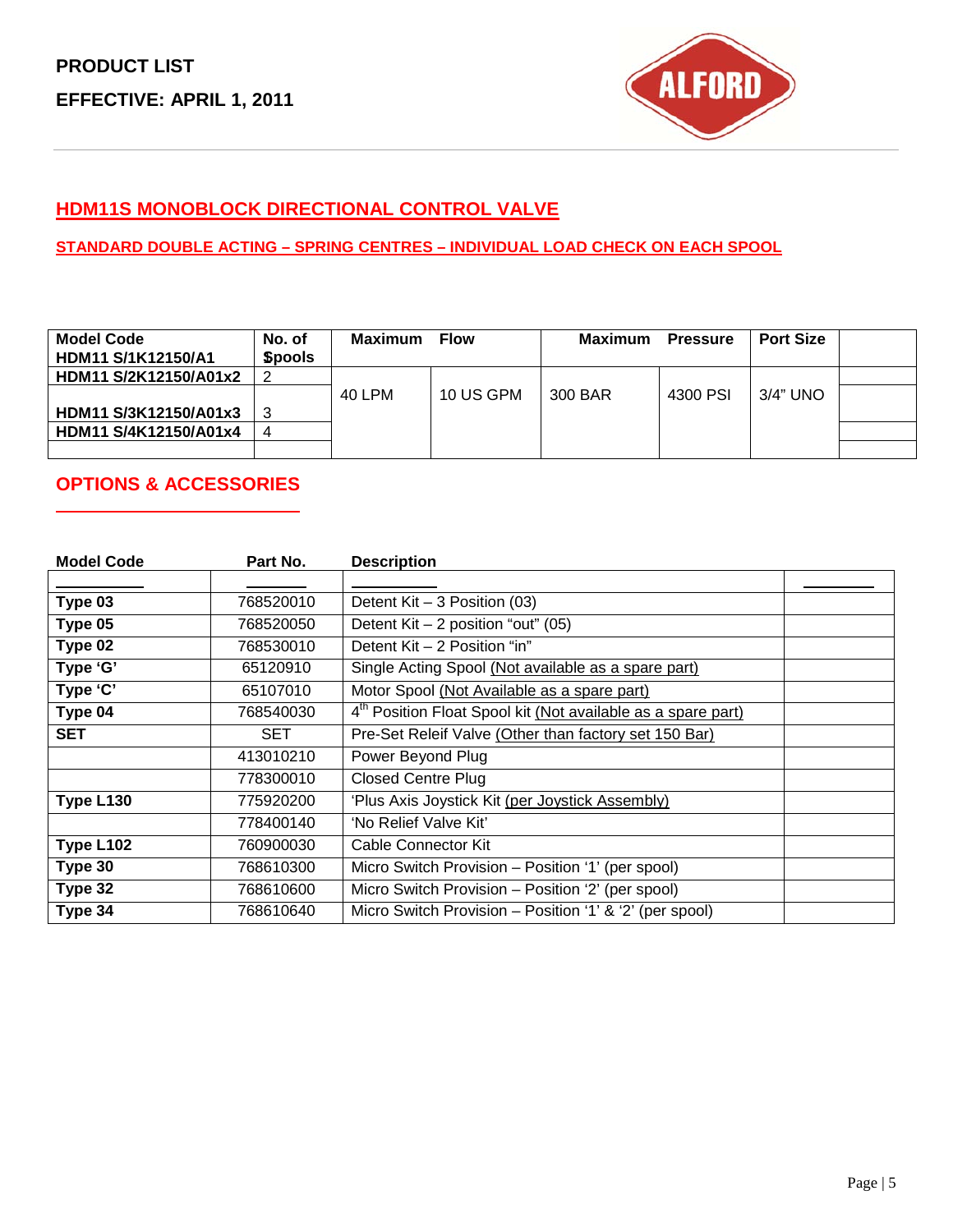

#### **HDM18 CONTROL VALVE INDIVIDUAL LOAD CHECK ON EACH SPOOL**

#### **PART No. DESCRIPTION**

| <b>HDM 18/1A</b>     | ONE SPOOL          |
|----------------------|--------------------|
| <b>HDM 18 / 2AA</b>  | TWO SPOOL          |
| <b>HDM 18 / 3AAA</b> | <b>THREE SPOOL</b> |
| HDM 18 / 4AAAA       | <b>FOUR SPOOL</b>  |

**SPOOL CONVERSION – NETT CHARGE PER SPOOL** 

#### **OPTIONS**

#### **PART No. DESCRIPTION**

**HDM / 03** 3 POSITION DETENT<br> **HDM / 02** 2 POSITION DETENT **HDM / 02** 2 POSITION DETENT (NOMINATE HANDLE "IN" OR "OUT")<br>**HDM / CCP** CLOSED CENTRE PLUG **HDM / CCP** CLOSED CENTRE PLUG<br>**HDM / PB** POWER BEYOND ADAPT **POWER BEYOND ADAPTOR HDM / CCK** CABLE CONNECTOR KIT<br>**HDM / PAJ** PLUS AXIS JOYSTICK AS PLUS AXIS JOYSTICK ASSY.

#### **SPOOL CODING**

**A SPOOL DOUBLE ACTING - OPEN CENTRE C SPOOL DOUBLE ACTING - MOTOR G SPOOL SINGLE ACTING - OPEN CENTRE**

#### **STANDARD FEATURES**

**\* MONO – BLOCK CONSTRUCTION – PARALLEL CIRCUITRY \* RATED FLOW 70 LITRES MINUTE [ 18 US GPM ] \* MAX PRESSURE 400 BAR [ 5700 PSI ] \* MAX – ADJUSTABLE RELIEF VALVE \* SAE #12 – 1 1/16 OUTLET – SAE #10 – 7/8" UN "O" RING INLET + SERVICE PORTS \* HIGH PRESSURE CARRY OVER PROVISION STANDARD \***

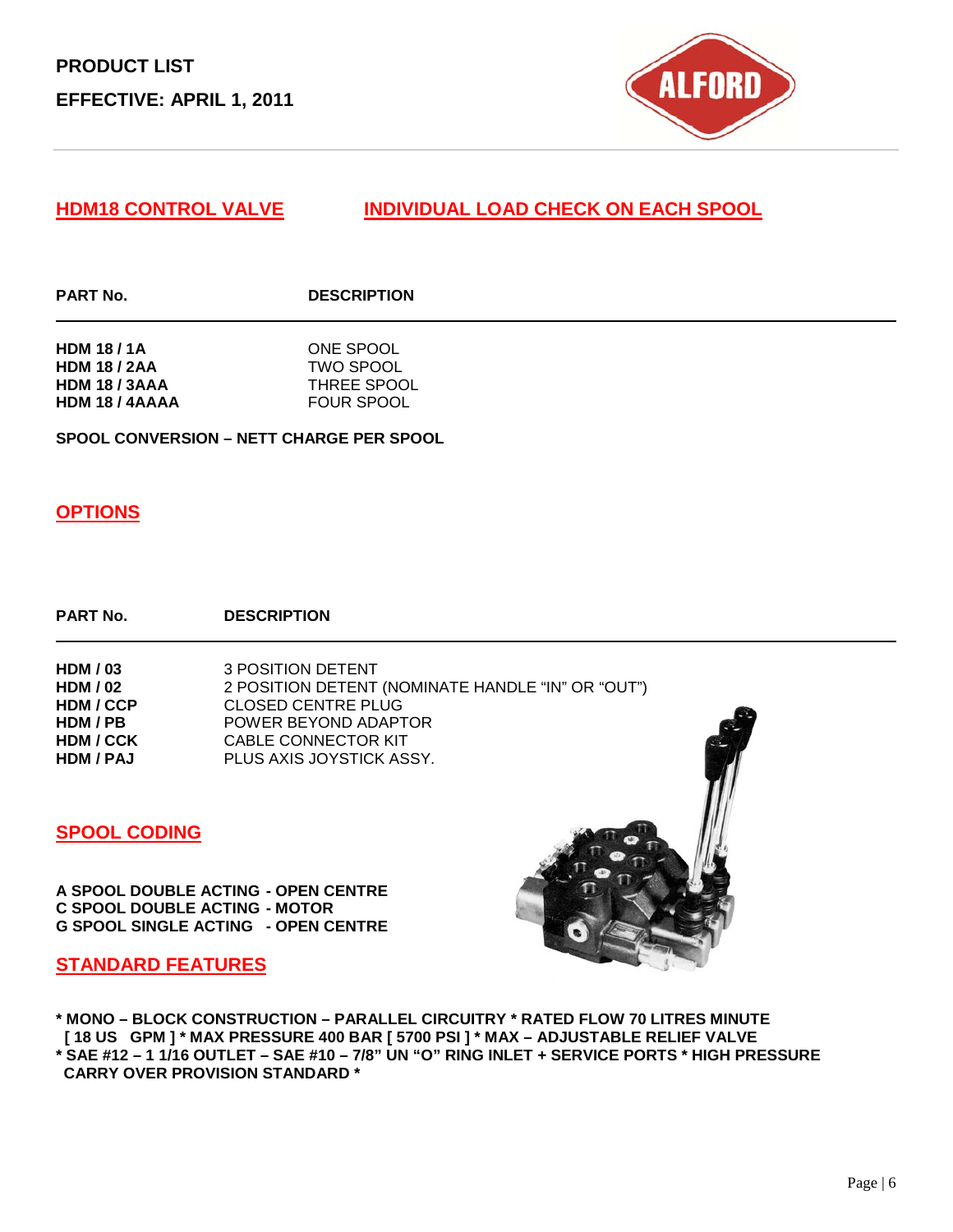## **PRODUCT LIST EFFECTIVE: APRIL 1, 2011**



### **CROSS HYDRAULIC VALVES**

| <b>PART No.</b>                                                              | <b>DESCRIPTION</b>                                                                               | KG                                   |  |
|------------------------------------------------------------------------------|--------------------------------------------------------------------------------------------------|--------------------------------------|--|
| BA11AG3TDO<br>BA13AG3TDO<br>BA15AG3TDO<br><b>BA1AXG3TDO</b>                  | ONE SPOOL<br>ONE SPOOL<br>ONE SPOOL<br>ONE SPOOL                                                 | 6.00<br>6.00<br>6.00<br>6.00         |  |
| BA211AAG3TDO<br>BA213AAG3TDO<br>BA233AAG3TDO<br>BA215AAG3TDO<br>BA2A1XAG3TDO | <b>TWO SPOOL</b><br><b>TWO SPOOL</b><br><b>TWO SPOOL</b><br><b>TWO SPOOL</b><br><b>TWO SPOOL</b> | 9.50<br>9.50<br>9.50<br>9.50<br>9.50 |  |
| BA3111AAAG3TDO<br>BA3113AAAG3TDO<br>BA3A11XAAG3TDO                           | THREE SPOOL<br>THREE SPOOL<br>THREE SPOOL                                                        | 15.00<br>15.00<br>15.20              |  |
| CA11AGAO<br><b>CV CONVERTA</b>                                               | ONE SPOOL<br>ONE SPOOL                                                                           | 4.00<br>4.00                         |  |
| <b>SPECIFIC APPLICATION VALVES</b>                                           |                                                                                                  |                                      |  |
| <b>BC1AG3TDO</b>                                                             | ONE SPOOL WITH FLOW CONTROL                                                                      | 9.50                                 |  |

**CD11EGDO** ONE SPOOL LOG SPLITTER VALVE 4.50 **128517 ROW MARKER SEQUENCE VALVE 2.20** 

**SPOOL CONVERSION – NETT CHARGE PER SPOOL** 

#### **SPOOL CODING**

| #1 - DOUBLE ACTING | - OPEN ( |
|--------------------|----------|
| #3 – SINGLE ACTING | - OPEN ( |
| #5 – DOUBLE ACTING | - MOTOI  |
| #X – DOUBLE ACTING | - FLOAT  |

**#1 – DOUBLE ACTING - OPEN CENTRE #3 – SINGLE ACTING - OPEN CENTRE #5 – DOUBLE ACTING - MOTORING**





### **STANDARD FEATURES**

- **\* RATED FLOW 114 LITRES MINUTE [ 30 US GPM ] \* MAX OPERATING PRESSURE 172 BAR [ 2500 PSI ] \* MAX SHOCK AND SURGE PRESSURE 276 BAR [ 4000 PSI ] \* PARALLEL CIRCUITRY, CHECK VALVE ALL WORK SECTIONS \* INTEGRAL DIFFERENTIAL RELIEF VALVE, ADJUSTABLE, SET AT 138 BAR [ 2000 PSI ], [ 10 GPM ]**
- **\* SAE #12 – 1 1/16" – 12 INLET & OUTLET \* CLOSED CENTRE THROUGH CONVERSION PLUG \* POWER BEYOND THROUGH CONVERSION PLUG \* PRESSURE RELEASE DETENT OPTIONS AVAILABLE.**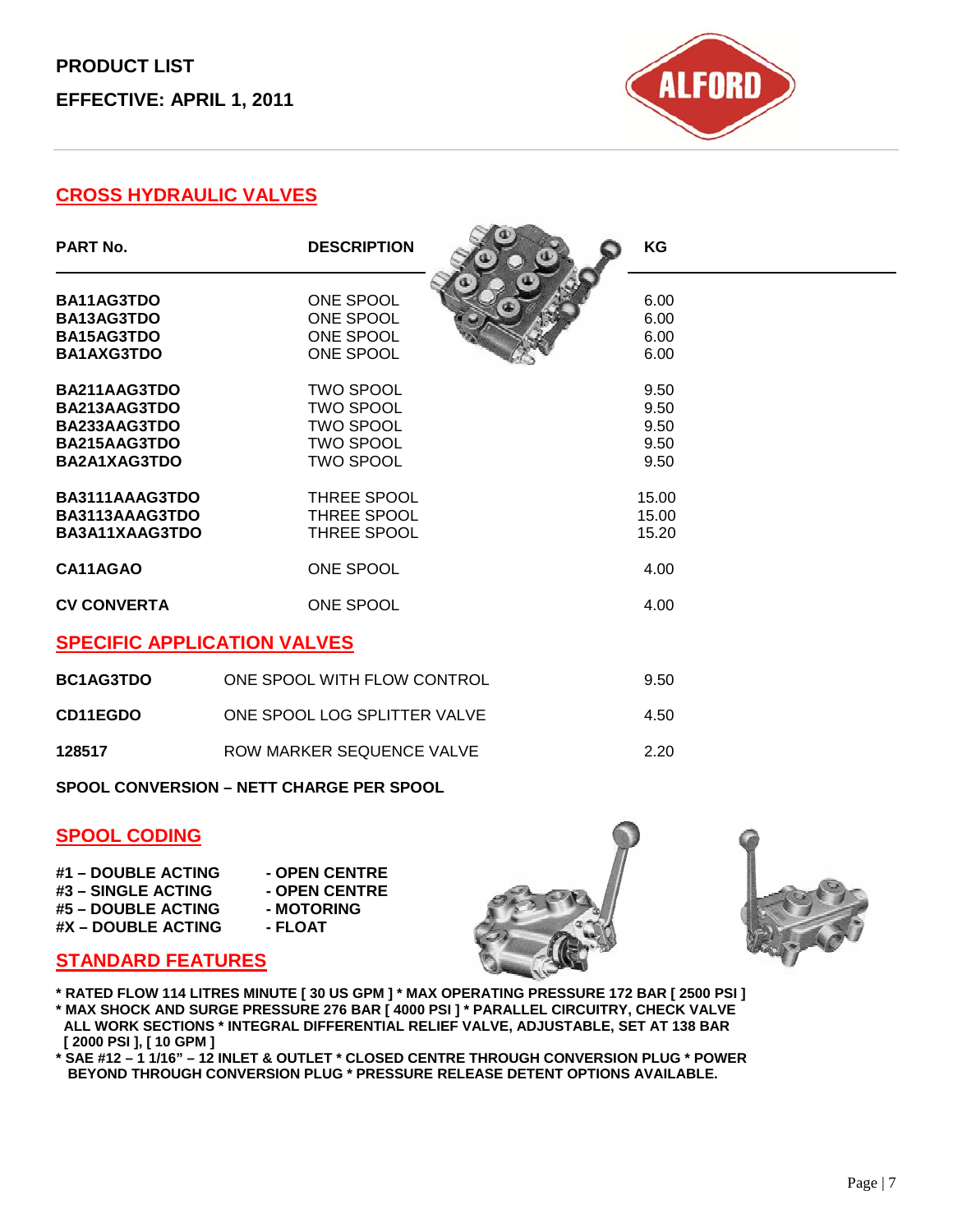

### **CROSS HYDRAULIC CONTROL VALVE**

**PART No. DESCRIPTION**

#### **OPTIONS**

| <b>1V0 206</b>  | <b>CLOSED CENTRE PLUG</b>                        |
|-----------------|--------------------------------------------------|
| <b>1V0 208</b>  | POWER BEYOND SLEEVE<br>$-3/4" NPT$               |
| <b>1V0 249</b>  | POWER BEYOND SLEEVE<br>- 1 1/16" UNO             |
| <b>1V0 294</b>  | - 3 POSITION<br>DETENT KIT                       |
| <b>1V0 557</b>  | - 2 POSITION<br>DETENT KIT                       |
| <b>1V0 558</b>  | - 1 POSITION HANDLE IN<br>DETENT KIT             |
| <b>1V0 559</b>  | - 1 POSITION HANDLE OUT<br>DETENT KIT            |
| 1V0 642         | - PRESSURE RELEASE PER SPOOL:<br>DETENT KIT      |
| 1V1 626         | <b>BA HANDLE KIT</b><br>- STEEL                  |
| <b>CHA/PNUB</b> | <b>BA PNEUMATIC ACTUATION KIT</b><br>PER SPOOL:  |
| 1R0016          | <b>RELIEF CARTRIDGE</b><br>$-(500 TO 1499 PSI)$  |
| 1R0017          | <b>RELIEF CARTRIDGE</b><br>$-(1500 TO 3000 PSI)$ |
| 1R0035          | NO RELIEF PLUG                                   |

### **SPARE PARTS**

**PART No. DESCRIPTION**

| 1A0294        | END CAP                              |
|---------------|--------------------------------------|
| <b>1V1225</b> | SPRING RETURN KIT                    |
| <b>1V1701</b> | PIN KIT – B SERIES VALVES            |
| 1V1702        | PIN KIT – C SERIES VALVES            |
| 1V1703        | HANDLE – B & C SERIES VALVES         |
| <b>2V0008</b> | SEAL KIT - BA1 VALVE                 |
| <b>2V0009</b> | SEAL KIT – BA2 VALVE                 |
| <b>2V0010</b> | SEAL KIT – BA3 VALVE                 |
| <b>2V0001</b> | SEAL KIT – CA1, CV VALVE             |
| <b>2V0003</b> | SEAL KIT – CD1 VALVE                 |
| 4Z4306        | HANDLE BRACKET – B & C SERIES VALVES |
| 2A0079 - 404  | <b>CAP SCREW</b>                     |
|               |                                      |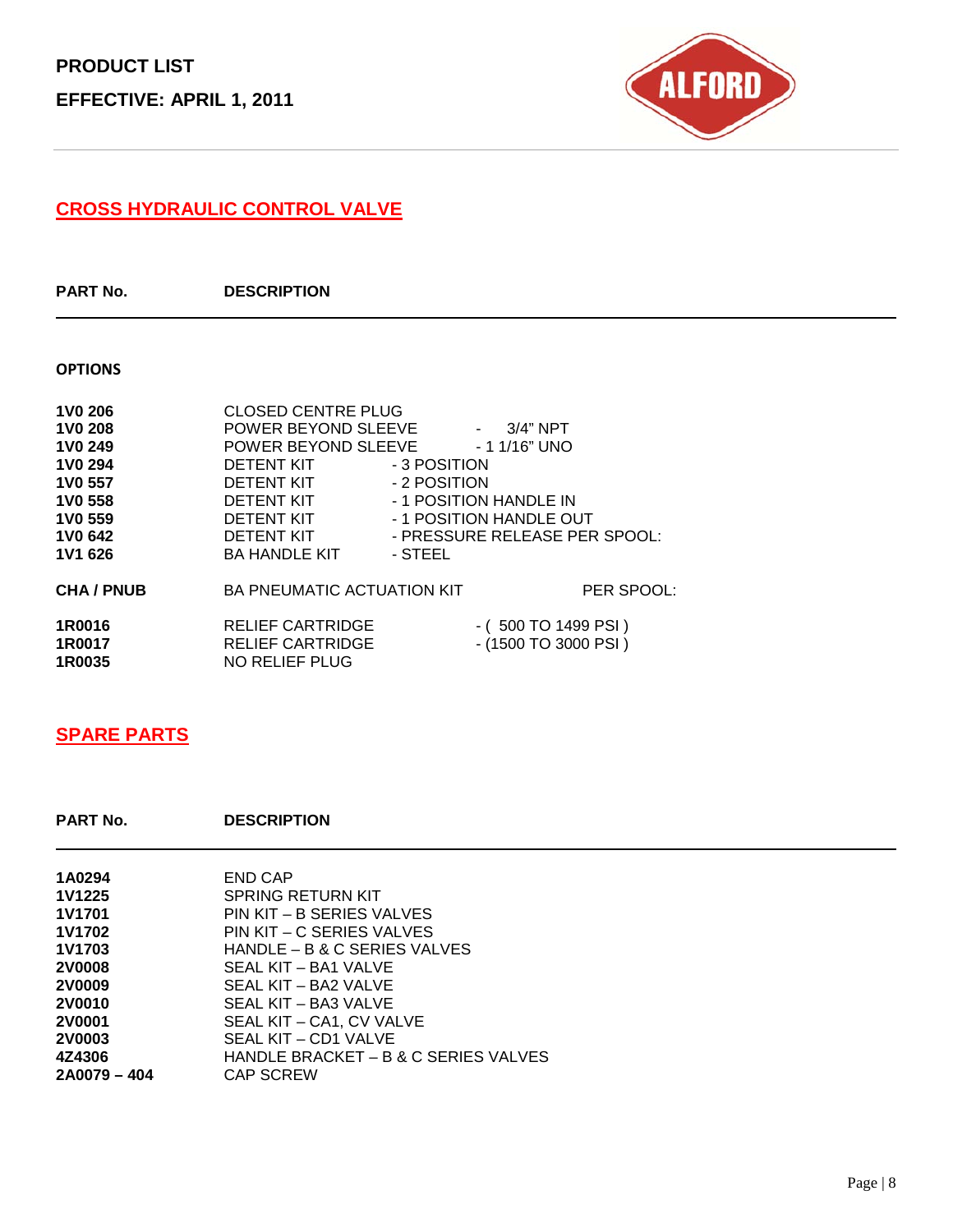

### **CROSS HYDRAULIC SELECTOR VALVES**



| <b>PART No.</b> | <b>DESCRIPTION</b>       | <b>PORT SIZE</b>   | ΚG   |
|-----------------|--------------------------|--------------------|------|
| <b>VS2BKLF2</b> | THREE PORT SELECTOR      | $1/2$ " NPT        | 1.20 |
| <b>VS2BKLF4</b> | THREE PORT SELECTOR      | $3/4"$ UNO         | 1.20 |
| VS4BKLF6        | THREE PORT SELECTOR      | $3/4"$ NPT         | 2.70 |
| <b>VS4BKLF7</b> | THREE PORT SELECTOR      | 7/8" UNO           | 2.70 |
| <b>VS4BKLF8</b> | THREE PORT SELECTOR      | $1 - 1 / 16$ " UNO | 2.70 |
| SD4BKLA1        | <b>SIX PORT SELECTOR</b> | $1/2$ " NPT        | 4.00 |
| <b>SD4BKLA2</b> | SIX PORT SELECTOR        | $3/4"$ UNO         | 4.00 |
| <b>SD4BKLA5</b> | <b>SIX PORT SELECTOR</b> | $1 - 1 / 16$ " UNO | 4.00 |
| SD4BADA5        | SIX PORT SELECTOR        | $1 - 1 / 16$ " UNO | 4.00 |

#### **ACTUATOR CODING**

**K - KNOB**

**A - HANDLE WITH TWO POSITION DETENT**

#### **OPTIONS**



# **CROSS HYDRAULIC RELIEF VALVES**

| <b>PART No.</b>                   | <b>DESCRIPTION</b>           | <b>PORT SIZE</b>   | ΚG   |
|-----------------------------------|------------------------------|--------------------|------|
| RC11DD                            | <b>DUAL RELIEF</b><br>DRV4HH | $1/2$ " NPT        | 2.50 |
| RC13DD                            | DRV5HH<br><b>DUAL RELIEF</b> | $3/4"$ UNO         | 2.50 |
| RC <sub>15</sub> D <sub>D</sub>   | DRV1HH<br><b>DUAL RELIEF</b> | $1 - 1 / 16$ " UNO | 2.50 |
| RD <sub>11</sub> D<br>RV4H        | SINGLE RELIEF                | $1/2$ " NPT        | 1.40 |
| RD13D<br>RV <sub>5</sub> H        | SINGLE RELIEF                | $3/4"$ UNO         | 1.40 |
| <b>RD15D</b><br>RV <sub>1</sub> H | SINGLE RELIEF                | 1-1 / 16" UNO      | 1.40 |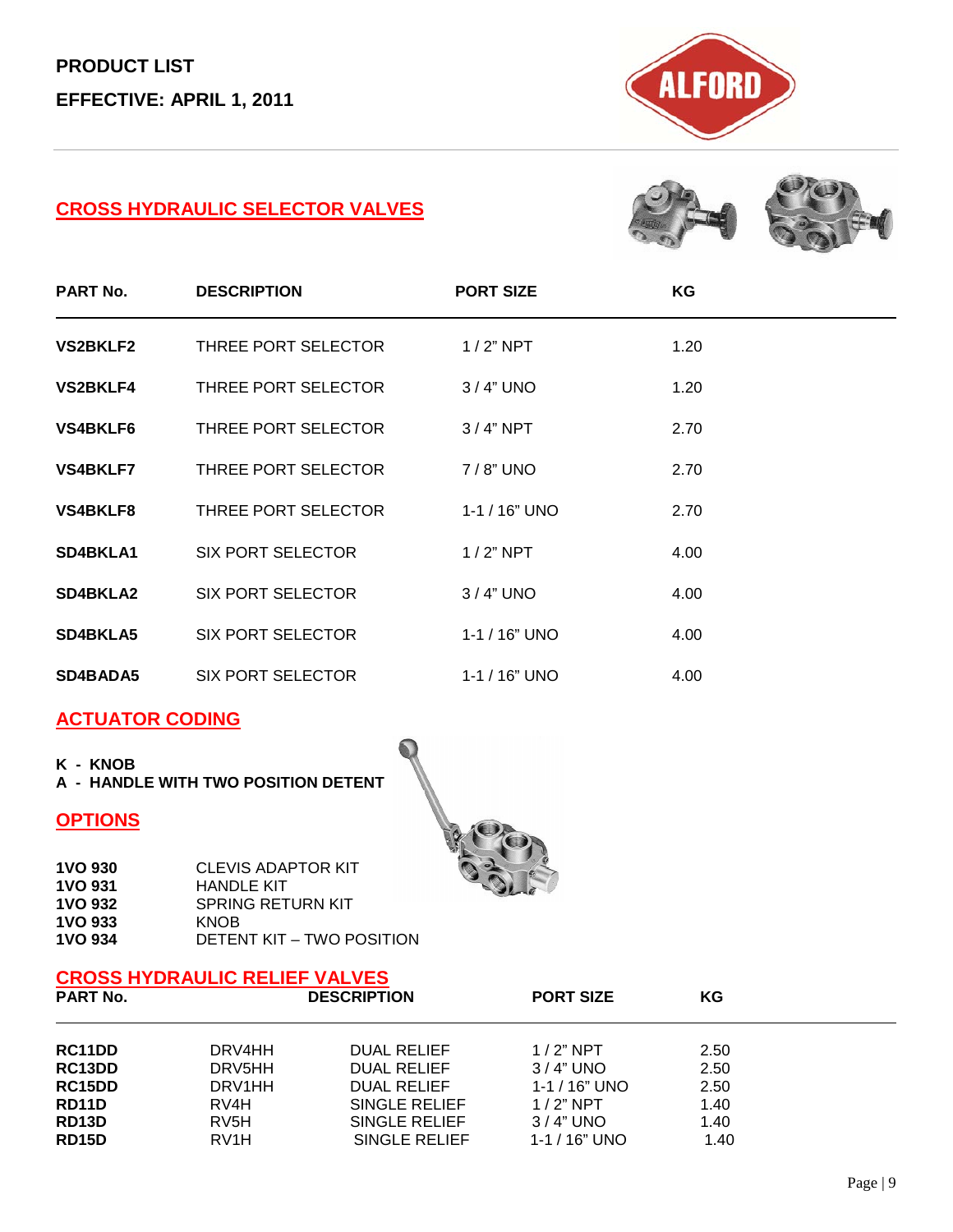

### **LC SOLENOID AND MODULAR VALVE SYSTEM**

| <b>PART No.</b>           | <b>DESCRIPTION</b>         | <b>SERIES</b>     |  |
|---------------------------|----------------------------|-------------------|--|
| LC1A11A/****              | 3 WAY OPEN CENTRE          | CTOP <sub>3</sub> |  |
| LC1B2/****                | 4 WAY CLOSED CENTRE        | CTOP <sub>3</sub> |  |
| LC1C2/****                | 4 WAY OPEN MOTOR           | CTOP <sub>3</sub> |  |
| LC1E2/****                | 4 WAY CLOSED MOTOR         | CTOP <sub>3</sub> |  |
| $LC1A2/***$               | 4 WAY TANDEM CENTRE        | CTOP <sub>3</sub> |  |
| LC1M2A / * * * *          | 4 WAY MOTOR DETENTED       | CTOP <sub>3</sub> |  |
| LC2A11A/****              | 3 WAY OPEN CENTRE          | CTOP <sub>5</sub> |  |
| LC2B2/****                | <b>4 WAY CLOSED CENTRE</b> | CTOP <sub>5</sub> |  |
| LC2C2/****                | 4 WAY OPEN MOTOR           | CTOP <sub>5</sub> |  |
| LC2E2 / * * * *           | 4 WAY CLOSED MOTOR         | CTOP <sub>5</sub> |  |
| $LC2A2$ /****             | 4 WAY TANDEM CENTRE        | CTOP <sub>5</sub> |  |
| LC2M2A / * * * *          | 4 WAY MOTOR DETENTED       | CTOP <sub>5</sub> |  |
| K12131 110V               | COIL - 110 VOLT AC         | CTOP <sub>3</sub> |  |
| <b>240V</b>               | COIL - 240 VOLT AC         | CTOP <sub>3</sub> |  |
| D122096 12V DC            | COIL - 12 VOLT DC          | CTOP <sub>3</sub> |  |
| <b>24V DC</b>             | $COL - 24 VOLT$ DC         | CTOP <sub>3</sub> |  |
| K16339 110V               | $COL - 110 VOLT AC$        | CTOP <sub>5</sub> |  |
| <b>240V</b>               | COIL - 240 VOLT AC         | CTOP <sub>5</sub> |  |
| D <sub>16358</sub> 12V DC | COIL - 12 VOLT DC          | CTOP <sub>5</sub> |  |
| <b>24V DC</b>             | COIL - 24 VOLT DC          | CTOP <sub>5</sub> |  |

**\* \* \* \* INSERT COIL VOLTAGE REQUIRED – 24OV 12DC 24DC OTHER**

**VALVE PRICES INCLUDE COILS, HIRSCHMANN CONNECTORS & STANDARD BOLT KIT – CARDBOARD BOXED**

**FOR OTHER SPOOL OPTIONS CONTACT YOUR NEAREST ALFORD SALES OFFICE**

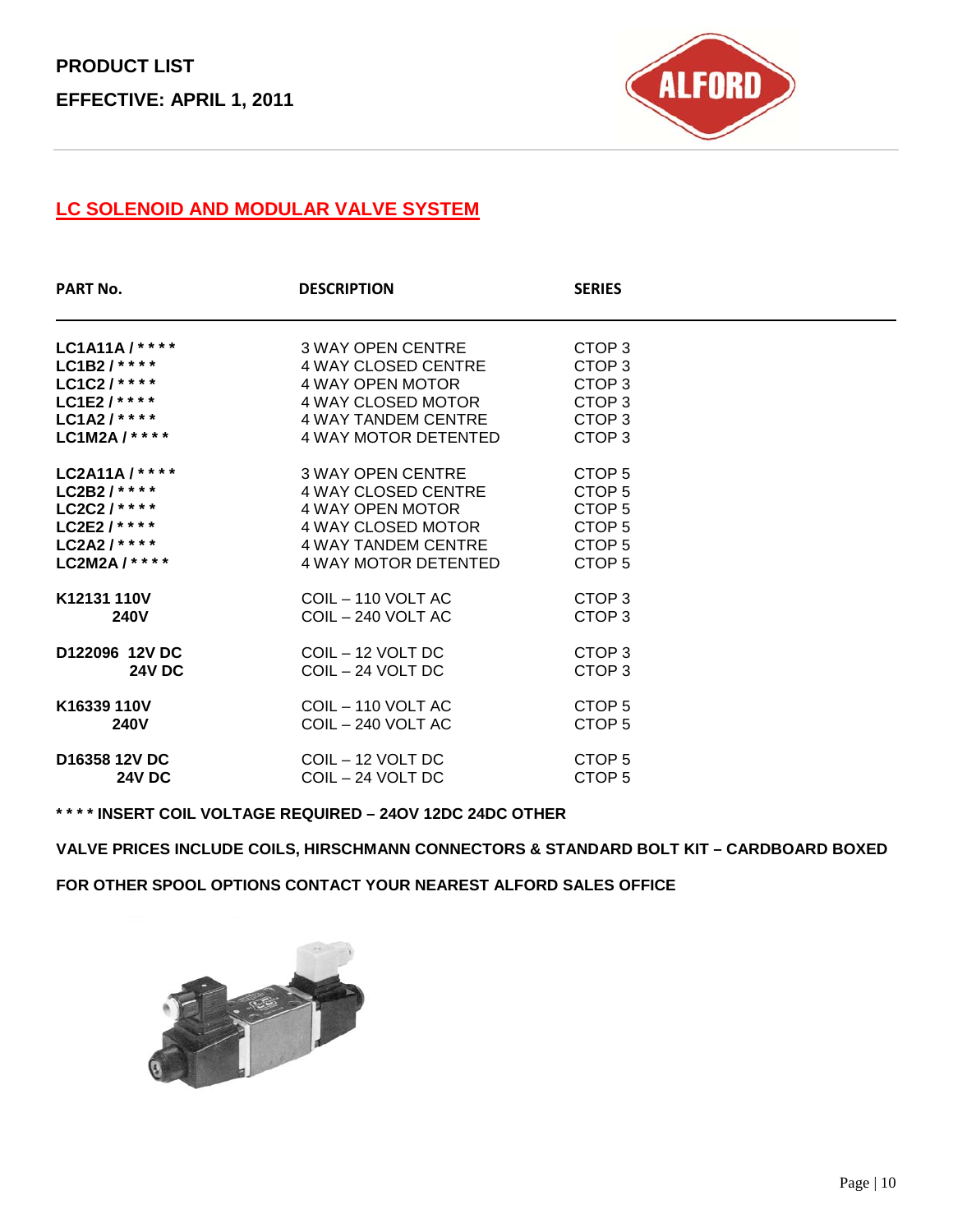

### **LC SOLENOID AND MODULAR VALVE SYSTEMS**

### **CETOP 3 MODULAR VALVE SYSTEM**

| <b>PART No.</b>                                                  | <b>DESCRIPTION</b>                                                                                                                                                                                      | <b>ADJUST</b>                                                                          |
|------------------------------------------------------------------|---------------------------------------------------------------------------------------------------------------------------------------------------------------------------------------------------------|----------------------------------------------------------------------------------------|
| LC1VM1P1<br>LC1VM1A1<br>LC1VM1B1                                 | SINGLE RELIEF - P TO T<br>SINGLE RELIEF $-$ A TO T<br>SINGLE RELIEF $-$ B TO T                                                                                                                          | <b>KNOB</b><br><b>KNOB</b><br><b>KNOB</b>                                              |
| LC1VM1AB1<br>LC1VM2AB                                            | DUAL RELIEF – AB VENTING TO T<br>DUAL RELIEF - AB CROSS OVER                                                                                                                                            | <b>KNOB</b><br><b>KNOB</b>                                                             |
| LC1VRPM1P                                                        | PRESSURE REDUCING - P TO T                                                                                                                                                                              | <b>KNOB</b>                                                                            |
| <b>LC1VRA</b><br><b>LC1VRB</b><br><b>LC1VRAB</b>                 | PILOT CHECK – SINGLE CHECK ON A<br>PILOT CHECK - SINGLE CHECK ON B<br>PILOT CHECK - DUAL CHECK ON A & B                                                                                                 |                                                                                        |
| LC1VF1A<br>LC1VF2A<br>LC1VF1B<br>LC1VF2B<br>LC1VF1AB<br>LC1VF2AB | FLOW CONTROL – METER OUT ON A<br>FLOW CONTROL – METER IN ON A<br>FLOW CONTROL – METER OUT ON B<br>FLOW CONTROL – METER IN ON B<br>FLOW CONTROL – METER OUT ON A & B<br>FLOW CONTROL – METER IN ON A & B | <b>KNOB</b><br><b>KNOB</b><br><b>KNOB</b><br><b>KNOB</b><br><b>KNOB</b><br><b>KNOB</b> |
|                                                                  |                                                                                                                                                                                                         |                                                                                        |

**\* INSERT RELIEF SETTING / CRACKING PRESSURE CODE REQUIRED:**

| RELIEF: [0] 0-100 [1] 20-210  |  |  | $[2] 50 - 350$ |
|-------------------------------|--|--|----------------|
| REDUCERS: [0] 0-70 [1] 10-180 |  |  | $[2]$ 30 – 300 |

**\*\*\* ABOVE SETTING ARE IN BAR \*\*\***

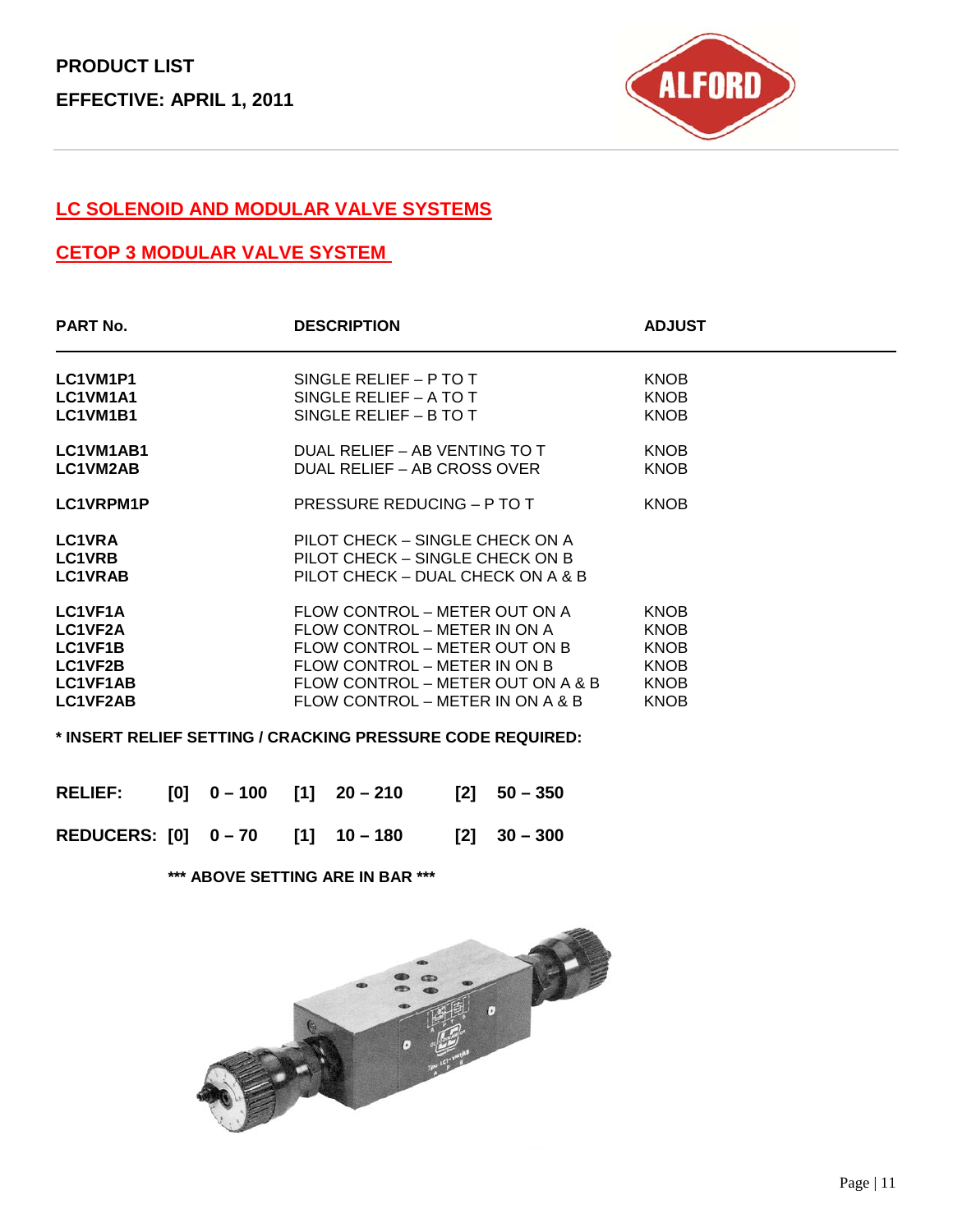

#### **LC SOLENOID AND MODULAR VALVE SYSTEM**

### **CETOP 5 MODULAR VALVE SYSTEM**



| <b>PART No.</b>                                                                                          |                 | <b>DESCRIPTION</b>                                                                                                                                                                                      | <b>ADJUST</b>                                                                          |
|----------------------------------------------------------------------------------------------------------|-----------------|---------------------------------------------------------------------------------------------------------------------------------------------------------------------------------------------------------|----------------------------------------------------------------------------------------|
| LC2VM1P1<br>LC2VM1A1<br>LC2VM1B1                                                                         |                 | SINGLE RELIEF - P TO T<br>SINGLE RELIEF – A TO T<br>SINGLE RELIEF - B TO T                                                                                                                              | <b>KNOB</b><br><b>KNOB</b><br><b>KNOB</b>                                              |
| LC2VM1AB1<br>LC2VM2AB                                                                                    |                 | DUAL RELIEF - AB VENTING TO T<br>DUAL RELIEF – AB CROSS OVER                                                                                                                                            | <b>KNOB</b><br><b>KNOB</b>                                                             |
| LC2VRPM1P                                                                                                |                 | PRESSURE REDUCING - P TO T                                                                                                                                                                              | <b>KNOB</b>                                                                            |
| <b>LC2VRA</b><br><b>LC2VRB</b><br><b>LC2VRAB</b>                                                         |                 | PILOT CHECK – SINGLE CHECK ON A<br>PILOT CHECK – SINGLE CHECK ON B<br>PILOT CHECK - DUAL CHECK ON A & B                                                                                                 |                                                                                        |
| LC <sub>2VF1A</sub><br><b>LC2VF2A</b><br><b>LC2VF1B</b><br><b>LC2VF2B</b><br><b>LC2VF1AB</b><br>LC2VF2AB |                 | FLOW CONTROL – METER OUT ON A<br>FLOW CONTROL – METER IN ON A<br>FLOW CONTROL – METER OUT ON B<br>FLOW CONTROL – METER IN ON B<br>FLOW CONTROL – METER OUT ON A & B<br>FLOW CONTROL - METER IN ON A & B | <b>KNOB</b><br><b>KNOB</b><br><b>KNOB</b><br><b>KNOB</b><br><b>KNOB</b><br><b>KNOB</b> |
|                                                                                                          |                 | * INSERT RELIEF SETTING / CRACKING PRESSURE CODE REQUIRED:                                                                                                                                              |                                                                                        |
| <b>RELIEF:</b>                                                                                           | [0]<br>$0 - 60$ | [2]<br>[1]<br>$10 - 140$<br>$20 - 200$                                                                                                                                                                  | $\left[3\right]$<br>$50 - 300$                                                         |

**REDUCERS: [0] 0 – 70 [1] 10 – 180 [2] 30 – 300**

**\*\*\* ABOVE SETTING ARE IN BAR \*\*\***

#### **SUBPLATE - MANIFOLD BLOCKS - ACCESSORIES**

| <b>PART No.</b>    | <b>DESCRIPTION</b>                  | <b>PORT</b>  | <b>LOCATION</b>      |
|--------------------|-------------------------------------|--------------|----------------------|
| <b>PDM 120</b>     | CTOP 3 SUBPLATE                     | $3/8$ " BSPP | <b>BACK PORTS</b>    |
| <b>PDM 121 LAT</b> | CTOP 3 SUBPLATE                     | $3/8"$ BSPP  | <b>LATERAL PORTS</b> |
| <b>PDM 220</b>     | CTOP 5 SUBPLATE                     | $1/2$ " BSPP | <b>BACK PORTS</b>    |
| <b>PDM 1232V</b>   | CTOP 3 SUBPLATE                     | $3/8$ " BSPP | WITH RELIEF          |
| LC1BK1             | BOLT KIT M5 x 70 (4 PIECES PER KIT) |              |                      |
| LC1BK2             | BOLT KIT M5 x 110                   |              |                      |
| LC2BK1             | BOLT KIT M6 x 80 (4 PIECES PER KIT) |              |                      |
| LC2BK2             | BOLT KIT M6 x 125                   |              |                      |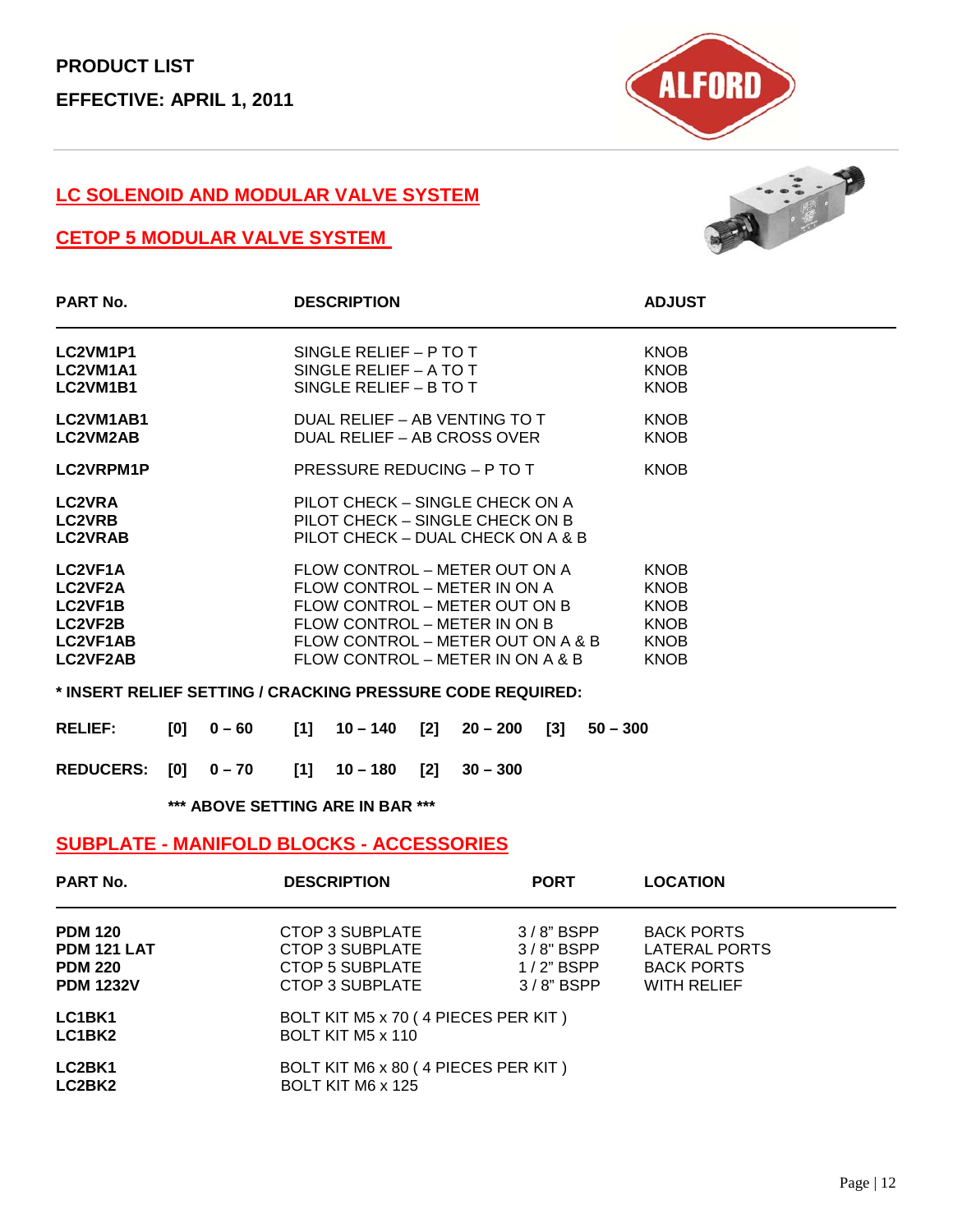

### **METRO SELECTOR VALVES - THREE PORT**

| <b>PART No.</b>       | <b>CONTROL</b> | <b>PORTS</b>      | <b>LTR</b><br><b>MIN</b> | ΚG   |  |
|-----------------------|----------------|-------------------|--------------------------|------|--|
| <b>MV08</b>           | <b>KNOB</b>    | $3/4"$ UN         | 75                       | 1.53 |  |
| <b>MV08-82 SPRING</b> | <b>KNOB</b>    | $3/4"$ UN         | 75                       | 1.53 |  |
| <b>RETURN</b>         |                |                   |                          |      |  |
| <b>MSL12</b>          | <b>KNOB</b>    | $1 - 1 / 16$ " UN | 150                      | 3.40 |  |

### **METRO SELECTOR VALVES - SIX PORT**

| <b>PART No.</b> | <b>CONTROL</b> | <b>PORTS</b>     | <b>LTR</b><br><b>MIN</b> | KG   |
|-----------------|----------------|------------------|--------------------------|------|
| $DS08-20$       | <b>KNOB</b>    | $3/4"$ UN        | 75                       | 1.92 |
| $MDS12-20$      | <b>KNOB</b>    | $1 - 1 / 16" UN$ | 150                      | 4.50 |

### **METRO SELECTOR VALVES - OPTIONS**

| <b>PART No.</b>                                                               | <b>DESCRIPTION</b>                                                                                                                               | KG                           |  |
|-------------------------------------------------------------------------------|--------------------------------------------------------------------------------------------------------------------------------------------------|------------------------------|--|
| $810 - 00 - 111$<br>$810 - 00 - 112$<br>$850 - 00 - 050$<br>$850 - 00 - 0$ SR | <b>CLEVIS KIT</b><br>- SUIT MV VALVE<br>SPRING RETURN KIT - SUIT MV VALVE<br>- SUIT MSL / MDS<br>PILOT CAP<br>SPRING RETURN KIT - SUIT MSL / MDS | 0.10<br>0.20<br>0.50<br>0.50 |  |

### **METRO LOCK VALVES – DOUBLE PILOT OPERATED CHECK VALVES**

| <b>PART No.</b>                   | <b>PILOT</b>                                                     | <b>PORTS</b>             | <b>LTR</b><br><b>MIN</b> | KG                  |  |
|-----------------------------------|------------------------------------------------------------------|--------------------------|--------------------------|---------------------|--|
| $409 - 04$<br>$409 - 08$<br>M4001 | 3:1 INTERNAL<br>$3:1$ INTERNAL<br>FLOW CONTROL - SUIT 409 SERIES | $1/2$ " NPT<br>$3/4"$ UN | 60<br>60                 | 1.02<br>1.02<br>.20 |  |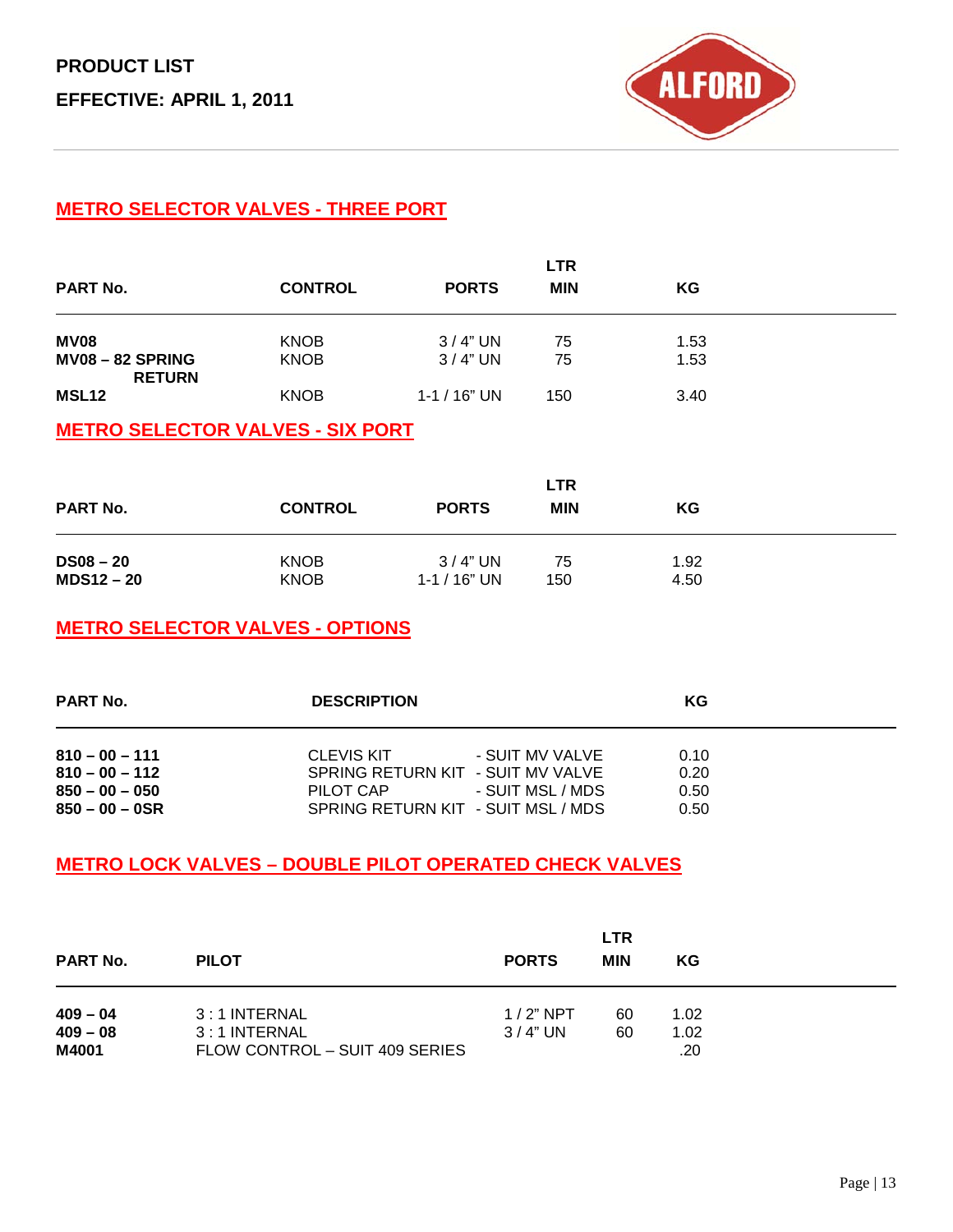

### **METRO CHECK AND RESTRICTOR VALVES**

| <b>PART No.</b> | <b>DESCRIPTION</b>      | <b>THREAD</b> |  |
|-----------------|-------------------------|---------------|--|
| $RV50 - 05$     | <b>CHECK VALVE</b>      | $1/2$ " NPTF  |  |
| $RV50 - 30$     | <b>CHECK VALVE</b>      | $1/2$ " NPTF  |  |
| $RV50 - 60$     | <b>CHECK VALVE</b>      | $1/2$ " NPTF  |  |
| $RV50 - 200$    | <b>RELIEF VALVE</b>     | $1/2$ " NPTF  |  |
| $RV50 - 250$    | <b>RELIEF VALVE</b>     | $1/2$ " NPTF  |  |
| $RV50 - 500$    | <b>RELIEF VALVE</b>     | $1/2$ " NPTF  |  |
| $RV50 - 750$    | <b>RELIEF VALVE</b>     | $1/2$ " NPTF  |  |
| $RV50 - 1000$   | <b>RELIEF VALVE</b>     | $1/2$ " NPTF  |  |
| $RV50 - 1250$   | <b>RELIEF VALVE</b>     | $1/2$ " NPTF  |  |
| $RV50 - 1500$   | <b>RELIEF VALVE</b>     | $1/2$ " NPTF  |  |
| $RV50 - 2000$   | <b>RELIEF VALVE</b>     | $1/2$ " NPTF  |  |
| $RV50 - 2500$   | <b>RELIEF VALVE</b>     | $1/2$ " NPTF  |  |
| $FC60 - 05$     | CHECK VALVE             | $3/4"$ NPTF   |  |
| FR50 - 046      | <b>RESTRICTOR VALVE</b> | $1/2$ " NPTF  |  |
| FR50 - 062      | <b>RESTRICTOR VALVE</b> | $1/2$ " NPTF  |  |
| FR50 - 078      | <b>RESTRICTOR VALVE</b> | $1/2$ " NPTF  |  |
| FR50 - 093      | <b>RESTRICTOR VALVE</b> | $1/2$ " NPTF  |  |
| FR50 - 109      | <b>RESTRICTOR VALVE</b> | $1/2$ " NPTF  |  |
| FR50 - 125      | <b>RESTRICTOR VALVE</b> | $1/2$ " NPTF  |  |
| FR50 - 140      | <b>RESTRICTOR VALVE</b> | $1/2$ " NPTF  |  |
| FR50 - 156      | <b>RESTRICTOR VALVE</b> | $1/2$ " NPTF  |  |
| FR50 - 187      | <b>RESTRICTOR VALVE</b> | $1/2$ " NPTF  |  |
| FR50 - 250      | <b>RESTRICTOR VALVE</b> | $1/2$ " NPTF  |  |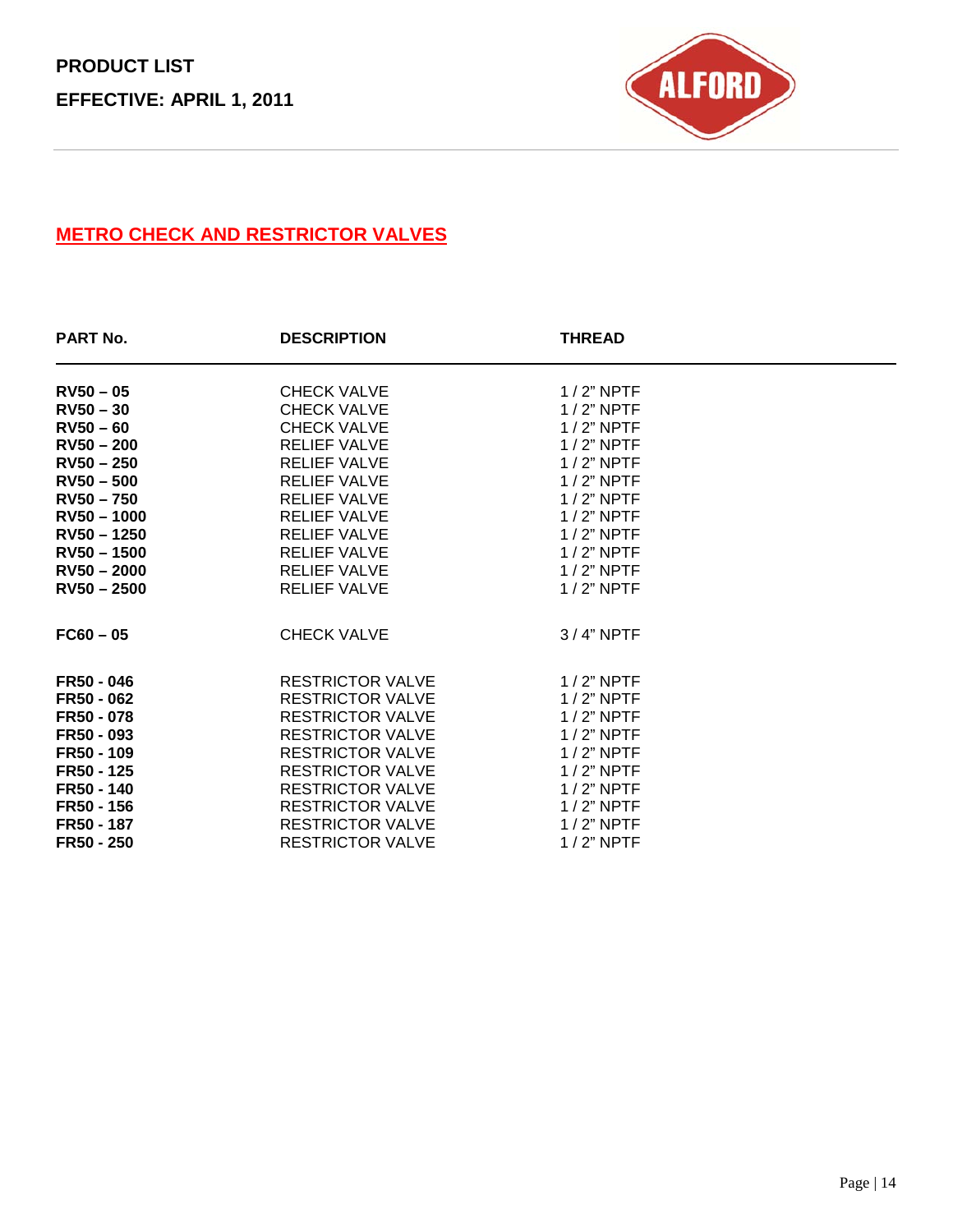#### **PRINCE HYDRAULIC CONTROL VALVES**





| <b>PART No.</b>      | <b>DESCRIPTION</b>              | <b>PORT SIZE</b> |
|----------------------|---------------------------------|------------------|
| RD1950-04            | <b>FLOW CONTROL</b>             | $1/2$ " NPTF     |
| RD1950-08            | <b>FLOW CONTROL</b>             | $1/2$ " NPTF     |
| RD1950 - 16          | <b>FLOW CONTROL</b>             | $1/2$ " NPTF     |
| RD1975 - 16          | <b>FLOW CONTROL</b>             | $3/4"$ NPTF      |
| RD1975 - 30          | <b>FLOW CONTROL</b>             | $3/4"$ NPTF      |
| <b>RDRS1950-04</b>   | <b>FLOW CONTROL WITH RELIEF</b> | $1/2$ " NPTF     |
| <b>RDRS1950 - 08</b> | FLOW CONTROL WITH RELIEF        | $1/2$ " NPTF     |
| RDRS1950 - 16        | <b>FLOW CONTROL WITH RELIEF</b> | $1/2$ " NPTF     |
| <b>RDRS1975-16</b>   | FLOW CONTROL WITH RELIEF        | $3/4"$ NPTF      |
| <b>RDRS1975 - 30</b> | <b>FLOW CONTROL WITH RELIEF</b> | $3/4"$ NPTF      |

**NOTE: RDRS RELIEF SET AT 104 BAR ( 1500 PSI ) ADJUSTABLE.**

#### **ORDERING INFORMATION**

| <b>TYPE</b> | <b>PORT SIZE</b> | <b>MAXII</b> |
|-------------|------------------|--------------|
|             |                  |              |

#### **MUM CONTROLLED FLOW**

4, US G.P.M. ( 15 L/m )

16, US G.P.M. ( 60 L/m )

RD-19 8, US G.P.M. (30 L/m )

50 ( ½" NPT PORTS )

75 ( ¾" NPT PORTS )

RDRS-19 30, US G.P.M. (113 L/m)

#### **EXAMPLE:**

RD-1950-16 ( RD TYPE, ½" NPT PORTS, 16 US G.P.M. )

**NOTE:** CONTROLLED FLOW IS THE MAXIMUM FLOW AVAILABLE FROM THE 'CF' PORT.

SELECT CONTROLLED FLOW WHICH EXCEEDS MAXIMUM FLOW REQUIRE-MENTS BY AS LITTLE AS POSSIBLE TO GAIN MAXIMUM CONTROL.



THIS VALVE WILL START AND STOP A HYDRAULIC MOTOR OR CYLINDER AND VARY THE SPEED SMOOTHLY OVER THE FULL RANGE. ONCE THE SPEED IS SET WITH THE LEVER IT WILL REMAIN CONSTANT REGARDLESS OF LOAD VARIATION.

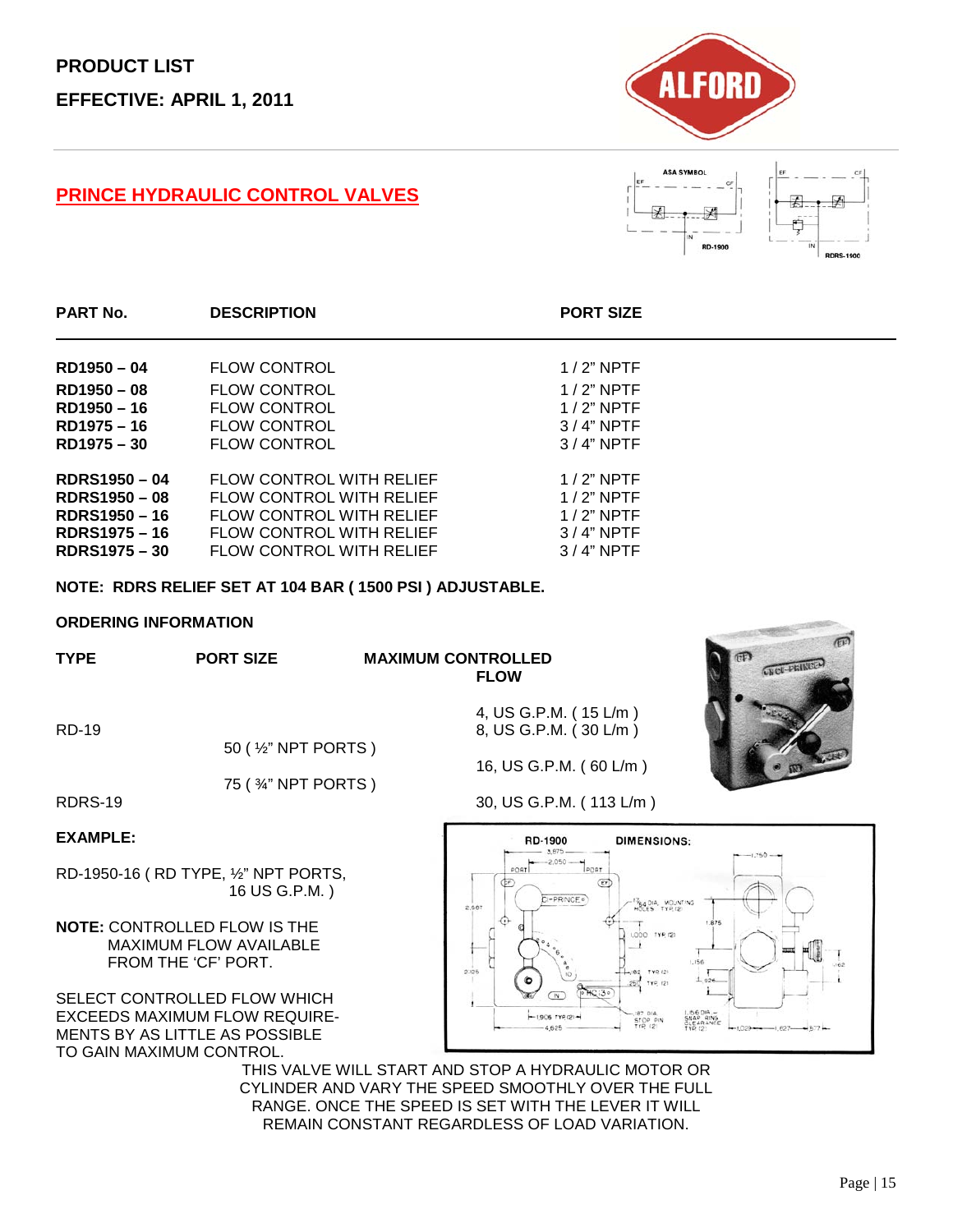

**3/8"** BSPP

#### **SPECIFIC APPLICATION VALVE**

### **HOLMBURY VPC SERIES HOSE BURST VALVES**

| <b>PART No.</b>                                      | <b>DESCRIPTION</b>                                                                                                                                                                                                  | <b>LTR</b><br><b>MIN</b> | <b>PORTS</b>                                                 |
|------------------------------------------------------|---------------------------------------------------------------------------------------------------------------------------------------------------------------------------------------------------------------------|--------------------------|--------------------------------------------------------------|
| $VPC - 14$<br>$VPC - 38$<br>$VPC - 12$<br>$VPC - 34$ | <b>INLINE</b><br><b>INLINE</b><br><b>INLINE</b><br><b>INLINE</b>                                                                                                                                                    | 20<br>40<br>80<br>150    | $1/4$ " BSPP<br>$3/8$ " BSPP<br>$1/2$ " BSPP<br>$3/4$ " BSPP |
| <b>LINKAGE ISOLATOR VALVE</b>                        | <b>HOSE BURST CHECK VALVES ARE DESIGNED TO PREVENT</b><br>THE UNCONTROLLED DROP OF A HYDRAULIC CYLINDER IN<br>THE EVENT OF HOSE OR PIPE FAILURE. THESE VALVES<br><b>SHOULD BE FITTED DIRECTLY TO CYLINDER PORT.</b> |                          | HВ                                                           |
| <b>PART No.</b>                                      | <b>DESCRIPTION</b>                                                                                                                                                                                                  | <b>LTR</b><br><b>MIN</b> | <b>PORTS</b>                                                 |

| V3065 | <b>ISOLATOR</b> | 35 |
|-------|-----------------|----|
|       |                 |    |

**PROVIDES 3 POINT ISOLATION ON MF35 TO MF188 TRACTORS. ALLOWS ADDITIONAL AND SELECTION OF A REMOTE HYDRAULIC DIRECTIONAL CONTROL VALVE.**

#### **SOLENOID OPERATED SELECTOR VALVES**



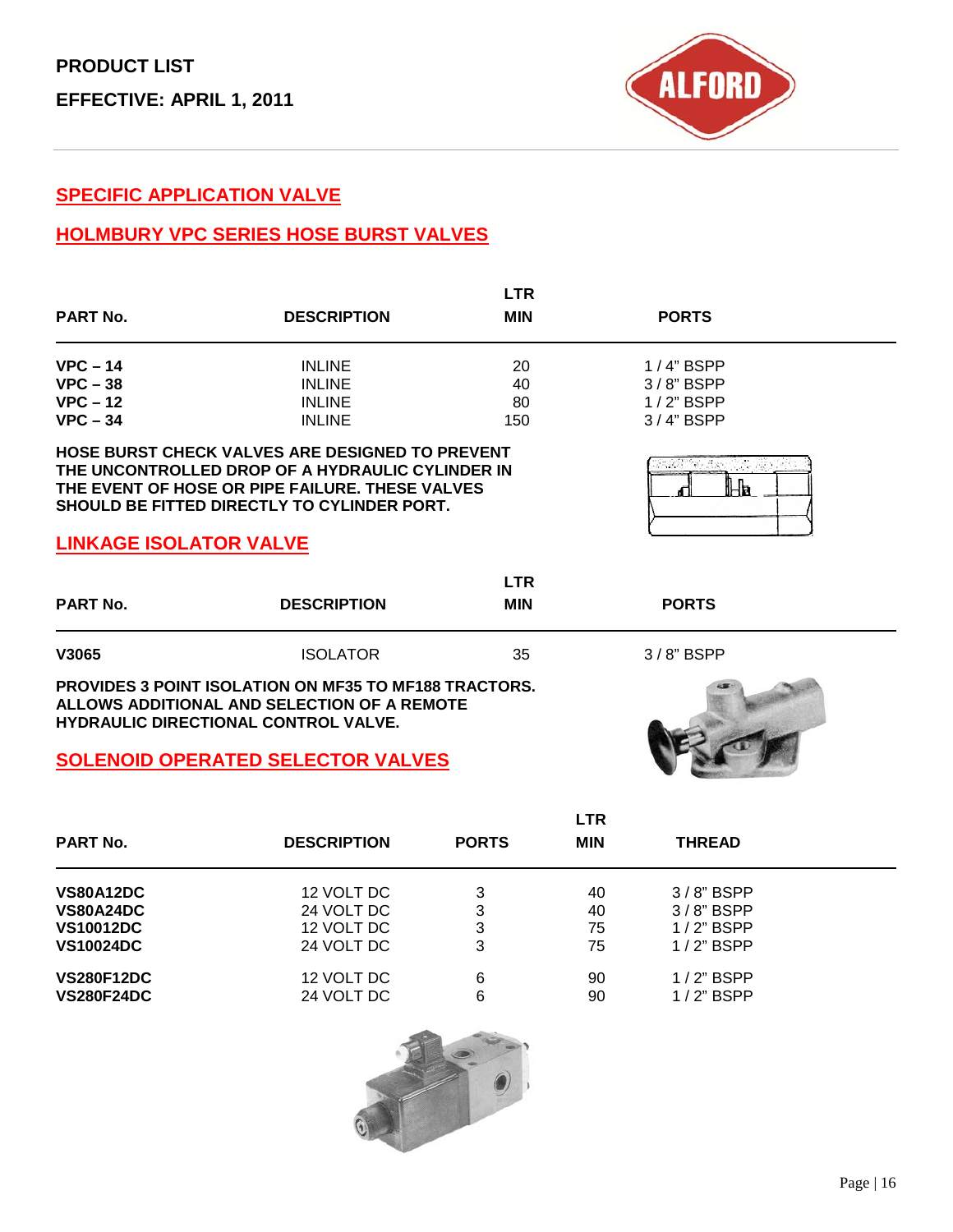

### **HOLMBURY HCV SERIES 2 & 3 WAY HP BALL VALVES**

| <b>CODE</b>                                                 | <b>DESCRIPTION</b>                                          |  |
|-------------------------------------------------------------|-------------------------------------------------------------|--|
| $HCV-2-6-R$                                                 | $1/4$ " BSPP 2 WAY                                          |  |
| <b>HCV-2-10-R</b><br><b>HCV-2-13-R</b><br><b>HCV-2-20-R</b> | 3/8" BSPP 2 WAY<br>$1/2$ " BSPP 2 WAY<br>$3/4$ " BSPP 2 WAY |  |
| <b>HCV-2-24-R</b><br>$HCV-3-6-R$                            | 1" BSPP 2 WAY<br>$1/4$ " BSPP 3 WAY                         |  |
| <b>HCV-3-10-R</b><br>$HCV-3-13-R$                           | $3/8$ " BSPP $3$ WAY<br>$1/2$ " BSPP 3 WAY                  |  |

### **NEEDLE VALVES - HIGH PRESSURE STEEL BODY**

| <b>PART No.</b> | <b>WAY</b> | <b>PORT</b>                                           | MAX.<br><b>PRESSURE</b> |  |
|-----------------|------------|-------------------------------------------------------|-------------------------|--|
|                 |            |                                                       |                         |  |
| $DV - 02$       |            | $1/8$ " BSPP                                          | 345BAR (5000psi)        |  |
| $DV - 04$       |            | $1/4$ " BSPP                                          | 345BAR (5000psi)        |  |
| $DV - 06$       |            | $3/8$ " BSPP                                          | 345BAR (5000psi)        |  |
| $DV - 08$       |            | $1/2$ " BSPP                                          | 207BAR (3000psi)        |  |
| $DV - 12$       |            | $3/4$ " BSPP                                          | 207BAR (3000psi)        |  |
| $DV - 16$       |            | 1" BSPP                                               | 207BAR (3000psi)        |  |
|                 |            | <b>FLOW CONTROL VALVES - HIGH PRESSURE STEEL BODY</b> |                         |  |
|                 |            |                                                       |                         |  |
|                 |            |                                                       | MAX.                    |  |
| <b>PART No.</b> | <b>WAY</b> | <b>PORT</b>                                           | <b>PRESSURE</b>         |  |
|                 |            |                                                       |                         |  |

| <b>FV-400S</b>    | $1/4$ " BSPP | 345BAR (5000psi) |
|-------------------|--------------|------------------|
| <b>FV – 600S</b>  | $3/8$ " BSPP | 345BAR (5000psi) |
| <b>FV – 800S</b>  | $1/2$ " BSPP | 207BAR (3000psi) |
| <b>FV-1200S</b>   | $3/4$ " BSPP | 207BAR (3000psi) |
| <b>FV – 1600S</b> | 1" BSPP      | 207BAR (3000psi) |
|                   |              |                  |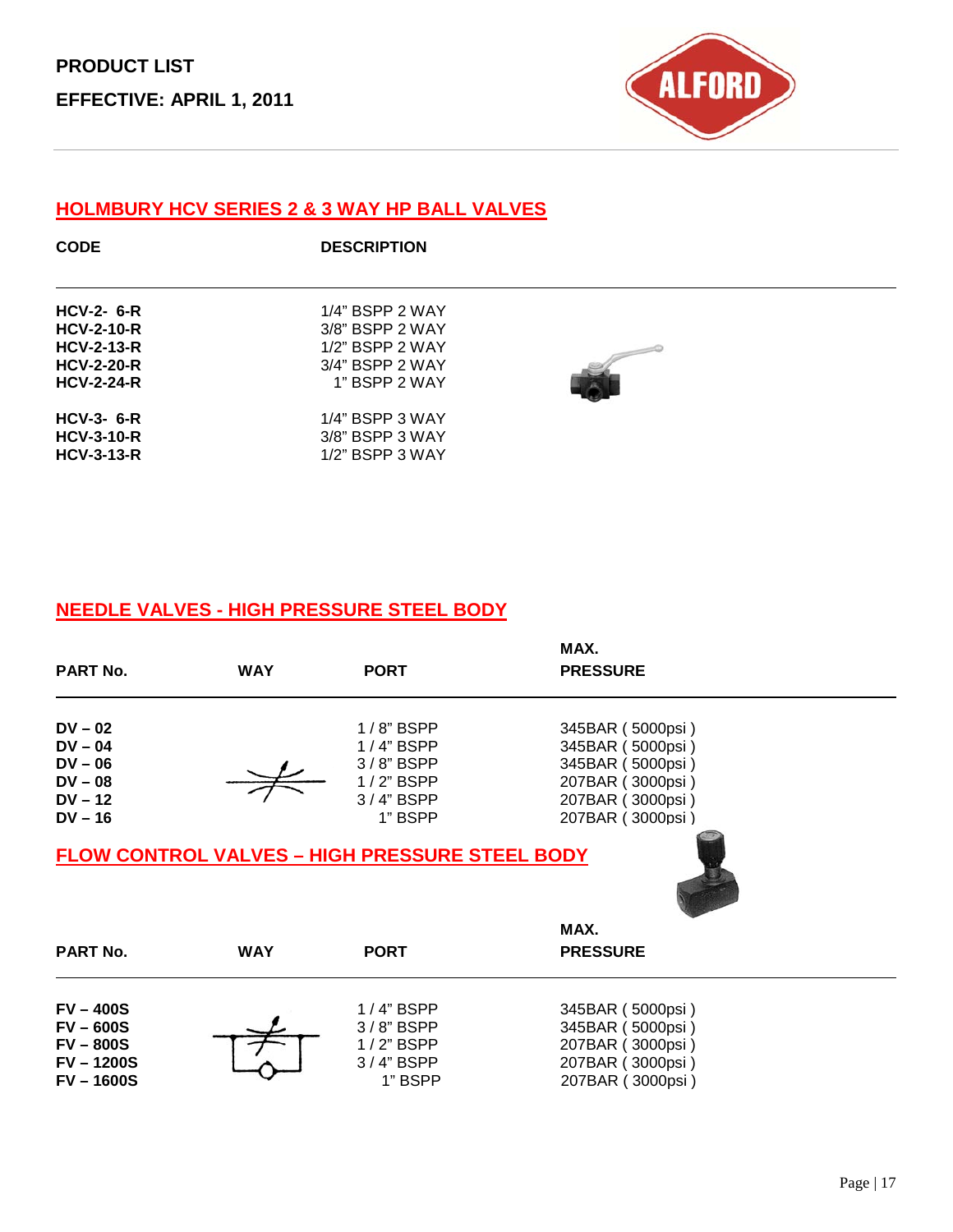

### **HOLMBURY ATR SERIES CHECK VALVES**

| <b>CODE</b>    | <b>DESCRIPTION</b>               |
|----------------|----------------------------------|
|                |                                  |
| <b>ATR 14</b>  | $1/4$ " BSPP $-5$ P.S.I CRACKING |
| <b>ATR 38</b>  | $3/8$ " BSPP $-5$ P.S.I CRACKING |
| <b>ATR 12</b>  | $1/2$ " BSPP $-5$ P.S.I CRACKING |
| <b>ATR 34</b>  | $3/4$ " BSPP $-5$ P.S.I CRACKING |
| <b>ATR 100</b> | $1"$ BSPP $-5$ P.S.I CRACKING    |

#### **IN-LINE CHECK VALVES – 0.35 BAR (5 PSI) CRACKING PRESSURE**

| <b>PART No.</b> | <b>DESCRIPTION</b> | <b>FEMALE / FEMALE</b><br><b>THREAD</b> |  |
|-----------------|--------------------|-----------------------------------------|--|
| FT 260618       | <b>CHECK VALVE</b> | $1/8$ " BSPP                            |  |
| FT 2576114      | <b>CHECK VALVE</b> | 1-1/4" BSPP                             |  |

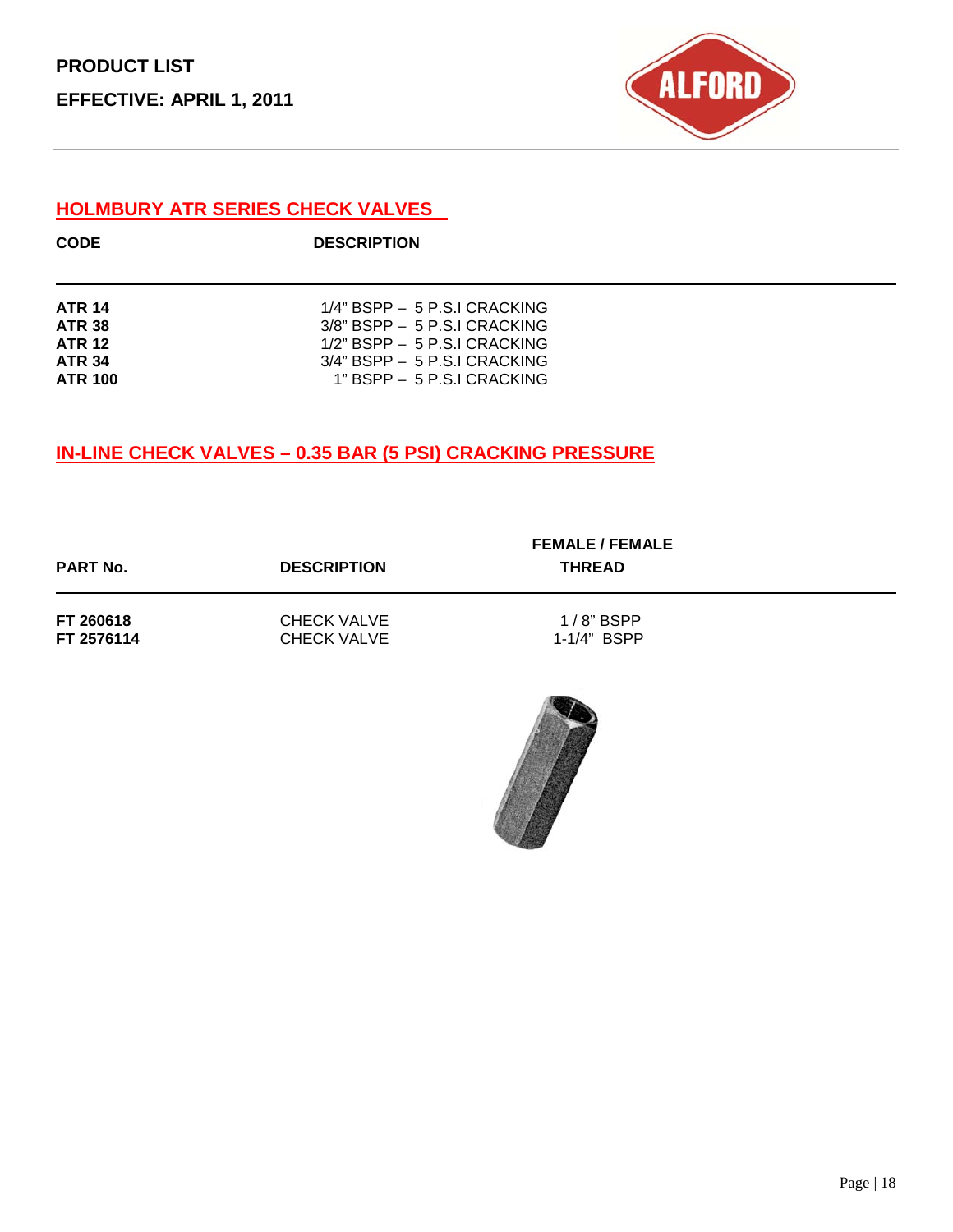

#### **COUNTERBALANCE VALVES**

### **SINGLE – LINE MOUNTED – 3 : 1 PILOT RATIO**

| <b>DESCRIPTION &amp;</b><br><b>CAVITY CODE</b>                   | <b>LTR</b><br><b>MIN</b> | <b>MAIN</b><br><b>PORTS</b> | <b>PILOT</b><br><b>PORT</b> |            |
|------------------------------------------------------------------|--------------------------|-----------------------------|-----------------------------|------------|
|                                                                  |                          |                             |                             |            |
|                                                                  |                          | $7/8$ " UN                  | $9/16"$ UN                  |            |
| BODY T 2A                                                        | 120                      | $1 - 1 / 16"$ UN            | $9/16"$ UN                  |            |
| BODY T17A                                                        | 160                      | $1 - 5 / 16"$ UN            | $9/16"$ UN                  |            |
| BODY T17A                                                        | 240                      | 1- $5/8$ " UN               | $9/16"$ UN                  |            |
| <b>CARTRIDGE T11A</b><br>CARTRIDGE T 2A<br><b>CARTRIDGE T17A</b> | 60<br>120<br>240         |                             |                             |            |
|                                                                  | BODY T11A<br>BODY T11A   | 40<br>60                    | 3/4" UN                     | $9/16"$ UN |

### **SINGLE – DIRECT MOUNT – THREADED PORT – 3:1 PILOT RATIO**

| <b>WPE</b>                                    | BODY T <sub>11</sub> A                                              | 40                      | 3/4" UN                                                          | <b>INTERNAL</b> |
|-----------------------------------------------|---------------------------------------------------------------------|-------------------------|------------------------------------------------------------------|-----------------|
|                                               | <b>DUAL – LINE MOUNTED – 3:1 PILOT RATIO – INTERNAL CROSS PILOT</b> |                         |                                                                  |                 |
| <b>YEK</b><br><b>YAL</b><br><b>NUY</b><br>YJY | BODY T11A<br>BODY T 2A<br>BODY T17A<br>BODY T17A                    | 60<br>120<br>160<br>240 | $7/8$ " UN<br>1-1 / 16" UN<br>1-5 / 16" UN<br>$1 - 1 / 4$ " BSPP |                 |

**SELECT BODY AND CARTRIDGE / S BY DETAILED CAVITY CODE.**

#### **PORT CODING**





**FOR OTHER OPTIONS AVAILABLE WITHIN THE SUN COUNTERBALANCE VALVE RANGE – CONSULT YOUR NEAREST ALFORD SALES OFFICE.**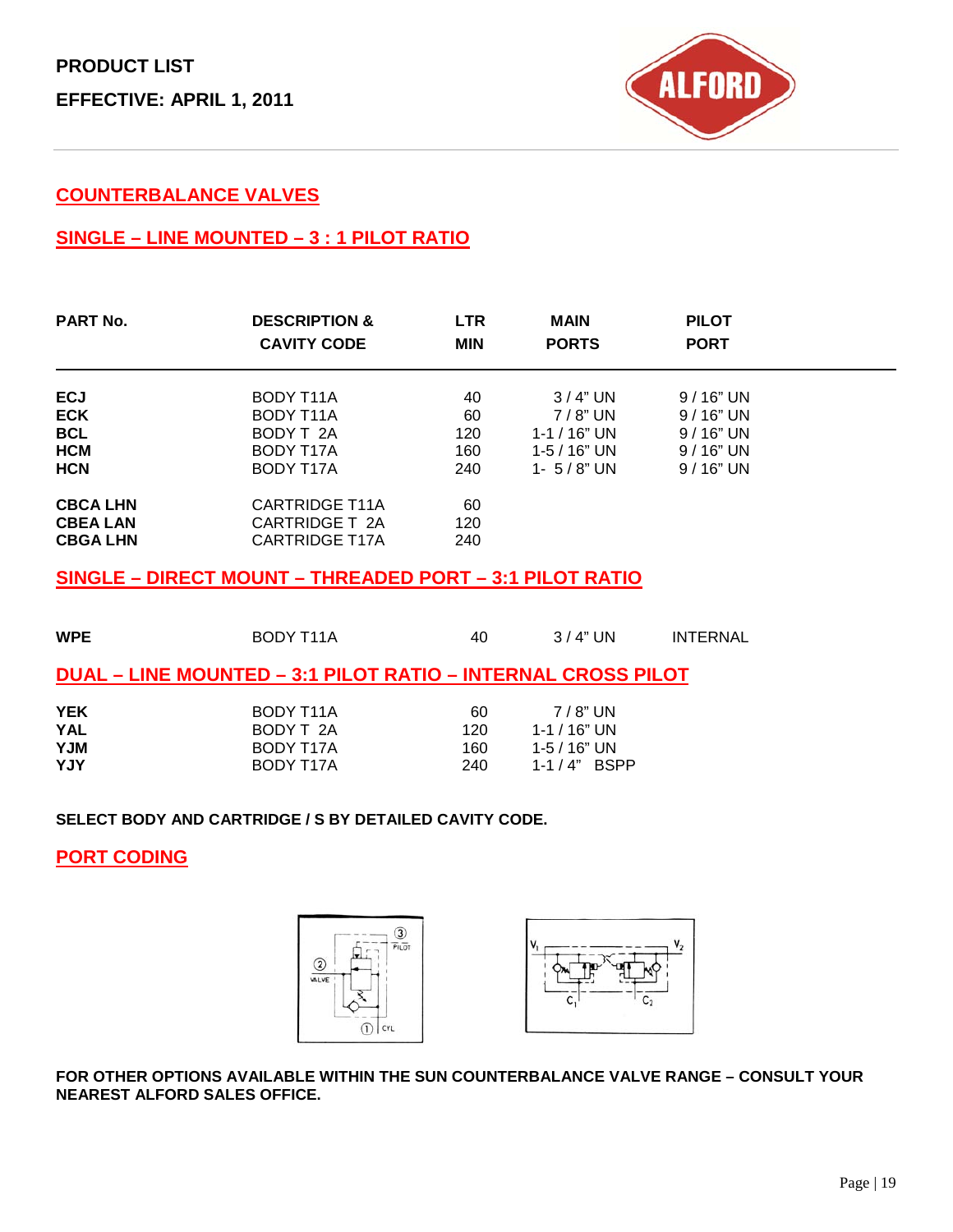

#### **RELIEF VALVES - LINE MOUNTED - WITH THROUGH – PRESSURE AND GAUGE PORT**

| <b>PART No.</b>    | <b>DESCRIPTION &amp;</b><br><b>CAVITY CODE</b> | <b>LTR</b><br><b>MIN</b> | <b>BAR</b><br><b>MAX</b> | <b>PORTS</b>     |  |
|--------------------|------------------------------------------------|--------------------------|--------------------------|------------------|--|
| <b>FEK</b>         | BODY T <sub>10</sub> A                         | 100                      | 210                      | $7/8$ " UN       |  |
| <b>FEK / STEEL</b> | <b>BODY T10A</b>                               | 100                      | 420                      | $7/8$ " UN       |  |
| <b>CEL</b>         | BODY T 3A                                      | 150                      | 210                      | $1 - 1 / 16"$ UN |  |
| <b>CEL/STEEL</b>   | BODY T 3A                                      | 200                      | 420                      | $1 - 1 / 16"$ UN |  |
| <b>CEM</b>         | BODY T 3A                                      | 200                      | 210                      | $1 - 5 / 16"$ UN |  |
| <b>RPEC LDN</b>    | <b>CARTRIDGE T10A</b>                          |                          | 2/60                     |                  |  |
| <b>RPEC LAN</b>    | <b>CARTRIDGE T10A</b>                          |                          | 7/210                    |                  |  |
| <b>RPEC LWN</b>    | <b>CARTRIDGE T10A</b>                          |                          | 10/310                   |                  |  |
| <b>RPGC LDN</b>    | CARTRIDGE T 3A                                 |                          | 2/60                     |                  |  |
| <b>RPGC LAN</b>    | CARTRIDGE T 3A                                 |                          | 7/210                    |                  |  |
| <b>RPGC LWN</b>    | CARTRIDGE T 3A                                 |                          | 10/310                   |                  |  |
|                    | <b>DUAL CROSS PORT RELIEF VALVES</b>           |                          |                          |                  |  |

#### **YFK** BODY T10A 100 210 7/8" UN<br> **YFK** / STEEL BODY T10A 100 310 7/8" UN **YFK / STEEL** BODY T10A 100 310 7 / 8" UN **YBK** BODY T 3A 120 210 7 / 8" UN **YCX** BODY T 3A 200 210 1-5 / 16" UN

**SELECT BODY AND CARTRIDGE / S BY DETAILED CAVITY CODE.**

#### **PORT CODING**



FOR OTHER OPTIONS AVAILABLE WITHIN THE SUN COUNTERBALANCE VALVE RANGE – CONSULT YOUR NEAREST ALFORD SALES OFFICE.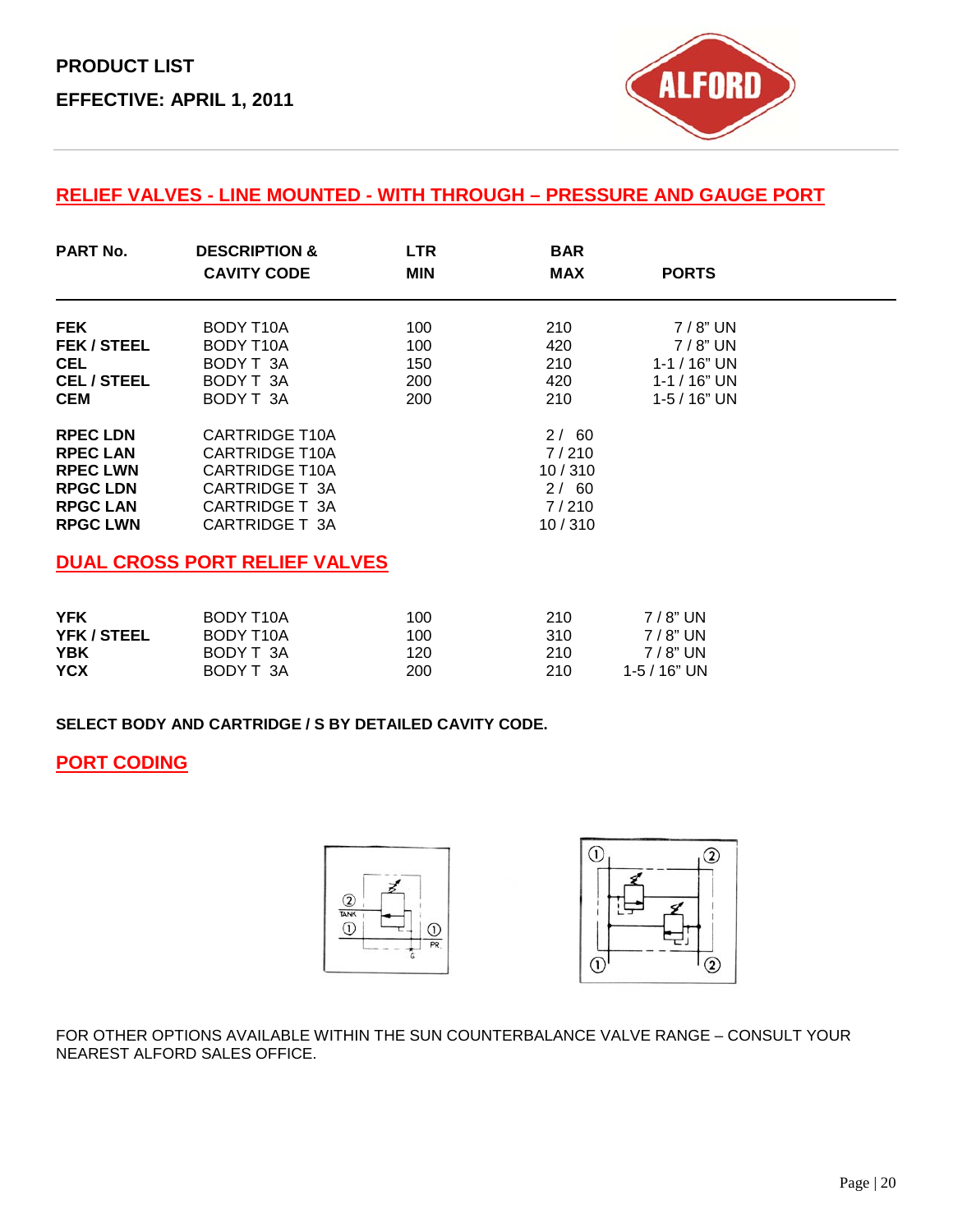

### **SEQUENCE VALVES - DIRECT ACTING WITH REVERSE FLOW CHECK**

| <b>PART No.</b>                                      | <b>DESCRIPTION &amp;</b><br><b>CAVITY CODE</b>                   | <b>LTR</b><br><b>MIN</b> | <b>MAIN</b><br><b>PORTS</b> | <b>DRAIN</b><br><b>PORT</b> |  |
|------------------------------------------------------|------------------------------------------------------------------|--------------------------|-----------------------------|-----------------------------|--|
| <b>ECJ</b>                                           | BODY T11A                                                        | 40                       | 3/4" UN                     | $9/16"$ UN                  |  |
| <b>ECK</b>                                           | BODY T11A                                                        | 60                       | $7/8$ " UN                  | $9/16"$ UN                  |  |
| <b>BCL</b>                                           | BODY T 2A                                                        | 120                      | $1 - 1 / 16"$ UN            | $9/16"$ UN                  |  |
| <b>HCM</b>                                           | BODY T17A                                                        | 160                      | $1 - 5 / 16"$ UN            | $9/16"$ UN                  |  |
| <b>HCN</b>                                           | BODY T17A                                                        | 240                      | 1-5 / 8" UN                 | $9/16"$ UN                  |  |
| <b>SCCALWN</b><br><b>SCEA LWN</b><br><b>SCGA LWN</b> | <b>CARTRIDGE T11A</b><br>CARTRIDGE T 2A<br><b>CARTRIDGE T17A</b> | 60<br>120<br>240         |                             |                             |  |

#### **PRESSURE REDUCING VALVE - PILOT OPERATED - BALANCED SPOOL**

| <b>PBDBLAN</b>  | <b>CARTRIDGE T11A</b> | 40.  |
|-----------------|-----------------------|------|
| <b>PBFBLAN</b>  | CARTRIDGE T 2A        | -80- |
| <b>PBHB LAN</b> | CARTRIDGE T17A        | 160  |

**\* \* \* \* \* USE SAME BODY AS ABOVE FOR SEQUENCE VALVE**

#### **REDUCING / RELIEVING VALVES**

#### **TANK PORT**

| EAK | BODY T11A | 40  | $7/8$ " UN       | $3/4"$ UN    |
|-----|-----------|-----|------------------|--------------|
| BAL | BODY T 2A | 80  | 1-1 / 16" UN     | 7 / 8" UN    |
| HEM | BODY T17A | 160 | $1 - 5 / 16"$ UN | 1-1 / 16" UN |

**PPDB LWN CARTRIDGE T11A**<br>**PPFB LWN CARTRIDGE T 2A PPFB LWN CARTRIDGE T 2A**<br>**PPHB LWN CARTRIDGE T17A CARTRIDGE T17A** 

#### **PORT CODING**

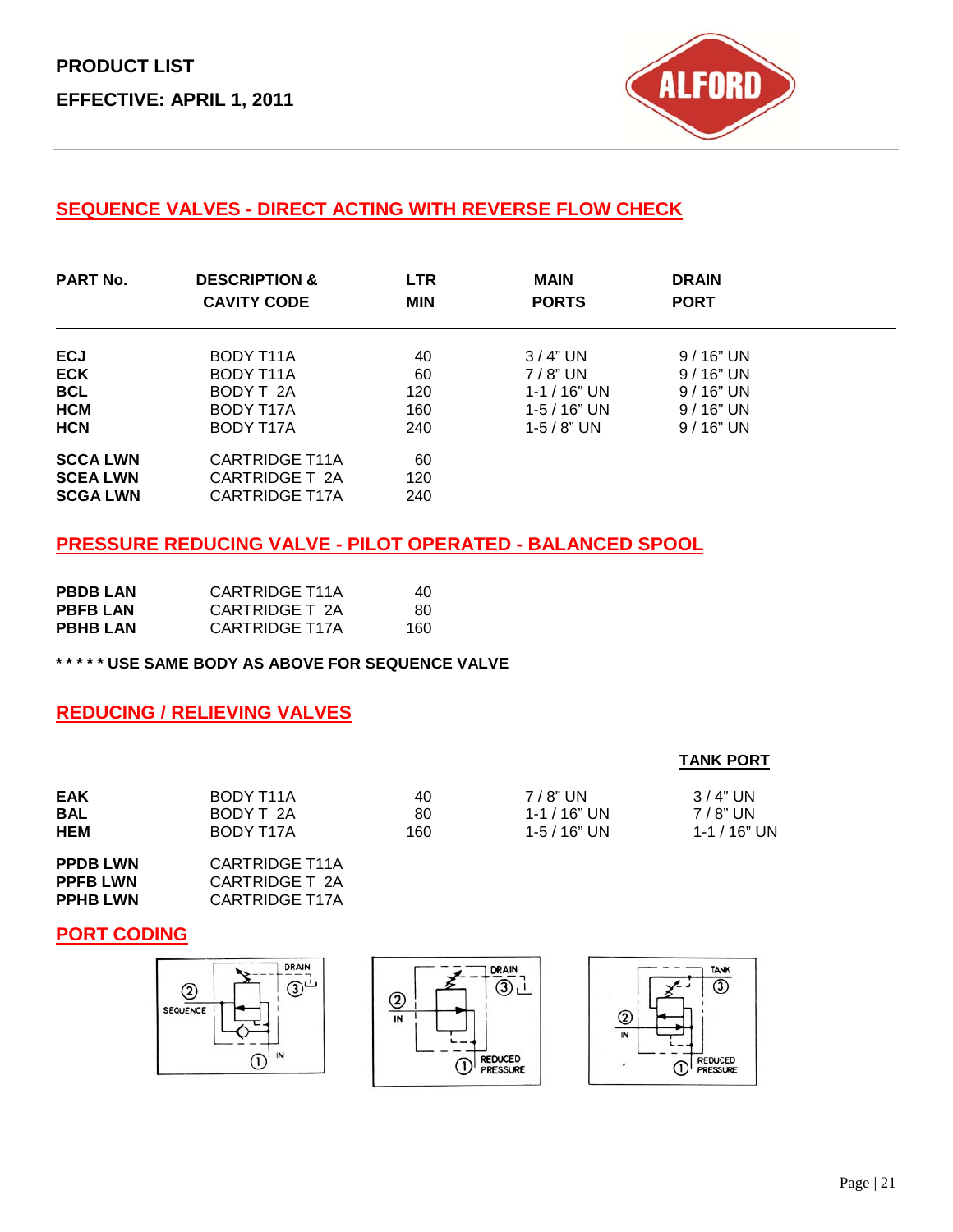

#### **FLOW DIVIDER / COMBINER VALVES**

| <b>PART No.</b>                                                          | <b>DESCRIPTION &amp;</b><br><b>CAVITY CODE</b>                                     | <b>LTR</b><br><b>MIN</b>        | <b>PORTS</b>                                                       |
|--------------------------------------------------------------------------|------------------------------------------------------------------------------------|---------------------------------|--------------------------------------------------------------------|
| <b>MMV</b>                                                               | BODY T31A                                                                          |                                 | $1/2$ " BSPP                                                       |
| <b>NMW</b>                                                               | BODY T32A                                                                          |                                 | $3/4$ " BSPP                                                       |
| <b>PMX</b>                                                               | BODY T33A                                                                          |                                 | 1" BSPP                                                            |
| <b>FSBS XAN</b><br><b>FSCS XAN</b><br><b>FSDS XAN</b><br><b>FSES XAN</b> | CARTRIDGE T31A<br>CARTRIDGE T31A<br><b>CARTRIDGE T32A</b><br><b>CARTRIDGE T33A</b> | 3/15<br>6/30<br>15/60<br>20/120 | DIVIDER / COMBINER<br><b>HIGH ACCURACY</b><br><b>SYNCHRONISING</b> |
| <b>FSDH XAN</b>                                                          | <b>CARTRIDGE T32A</b>                                                              | 15/80                           | <b>HIGH FLOW</b>                                                   |
| <b>FSEH XAN</b>                                                          | <b>CARTRIDGE T33A</b>                                                              | 30/160                          | <b>LOWER ACCURACY</b>                                              |

#### **PORT CODING**

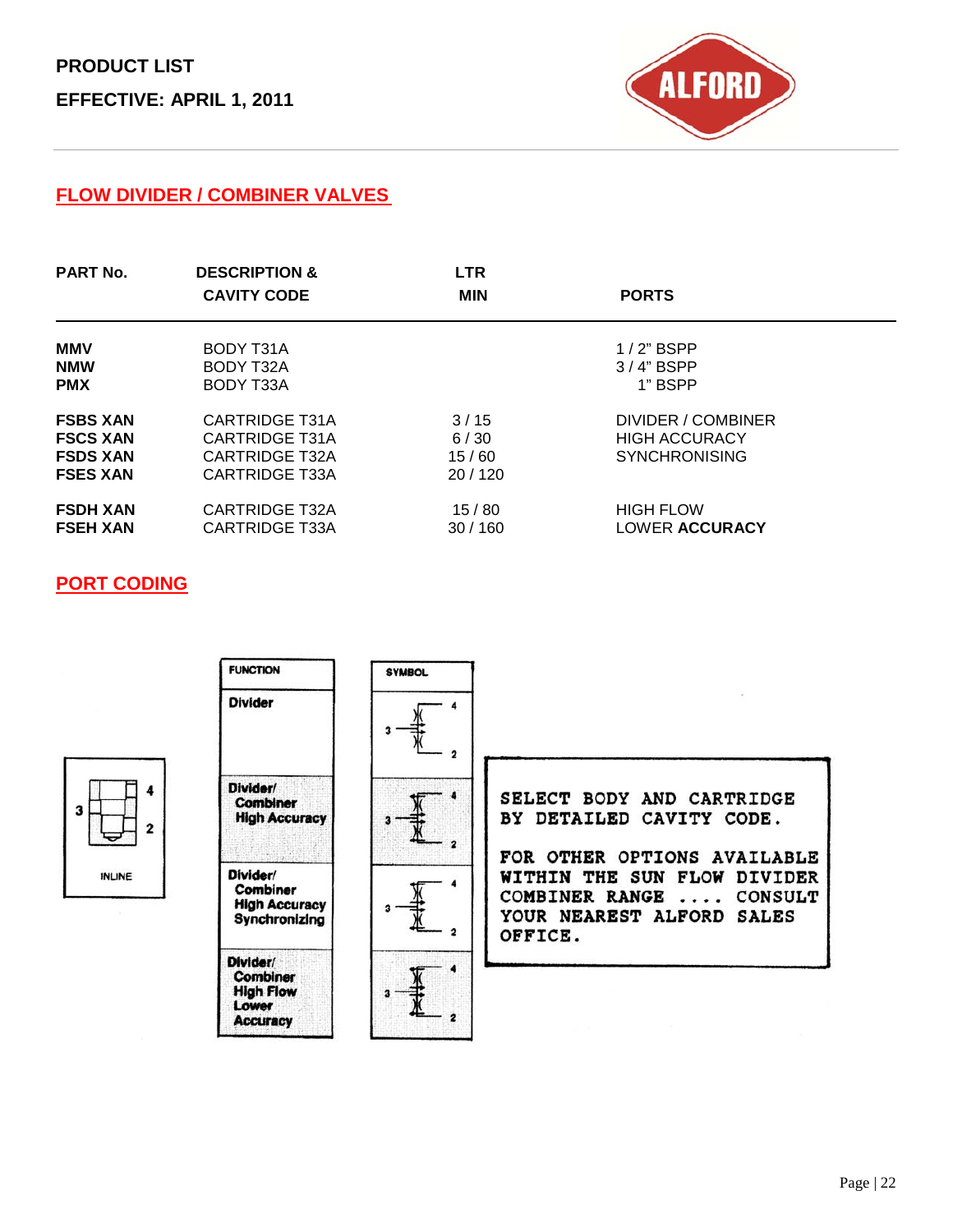

### **MANIFOLD - ALLOY - CTOP 3 – SERIES**

| <b>PART No.</b>  | <b>RELIEF CAVITY</b>                                                                                                | KG   |
|------------------|---------------------------------------------------------------------------------------------------------------------|------|
| <b>HMC 3 S2M</b> | <b>NO</b>                                                                                                           | 2.00 |
| 3 S3M            | <b>NO</b>                                                                                                           | 3.10 |
| 3 S4M            | <b>NO</b>                                                                                                           | 3.60 |
| 3 S5M            | <b>NO</b>                                                                                                           | 4.80 |
| 3 S6M            | <b>NO</b>                                                                                                           | 5.60 |
| 3 S7M            | <b>NO</b>                                                                                                           | 5.60 |
| 3 S8M            | <b>NO</b>                                                                                                           | 6.30 |
| HMC 3 S2MS       | SUN T10A                                                                                                            | 2.00 |
| 3 S3MS           | SUN T10A                                                                                                            | 3.10 |
| <b>3 S4MS</b>    | SUN T10A                                                                                                            | 3.60 |
| 3 S5MS           | SUN T10A                                                                                                            | 4.80 |
| 3 S6MS           | SUN T10A                                                                                                            | 5.60 |
| <b>3 S7MS</b>    | SUN T10A                                                                                                            | 5.60 |
| <b>3 S8MS</b>    | SUN T10A                                                                                                            | 6.30 |
| <b>PART No.</b>  | NOTE: PRICES DO NOT INCLUDE RELIEF CARTRIDGE<br><b>MANIFOLD - ALLOY - CTOP 3 - PARALLEL</b><br><b>RELIEF CAVITY</b> | KG   |
| HMC 3 P1M        | <b>NO</b>                                                                                                           | 1.20 |
| 3 P2M            | <b>NO</b>                                                                                                           | 2.00 |
| 3 P3M            | <b>NO</b>                                                                                                           | 3.10 |
| 3 P4M            | <b>NO</b>                                                                                                           | 3.60 |
| 3 P5M            | <b>NO</b>                                                                                                           | 4.80 |
| 3 P6M            | <b>NO</b>                                                                                                           | 5.60 |
| 3 P7M            | <b>NO</b>                                                                                                           | 5.60 |
| 3 P8M            | <b>NO</b>                                                                                                           | 6.30 |
| HMC 3 P1MS       | SUN T10A                                                                                                            | 1.20 |
| 3 P2MS           | SUN T10A                                                                                                            | 2.00 |
| 3 P3MS           | SUN T10A                                                                                                            | 3.10 |
| 3 P4MS           | SUN T10A                                                                                                            | 3.60 |
| <b>3 P5MS</b>    | SUN T10A                                                                                                            | 4.80 |
| 3 P6MS           | SUN T10A                                                                                                            | 5.60 |
| 3 P7MS           | SUN T10A                                                                                                            | 5.60 |
| <b>3 P8MS</b>    | SUN T10A                                                                                                            | 6.30 |

**NOTE: PRICES DO NOT INCLUDE RELIEF CARTRIDGE.**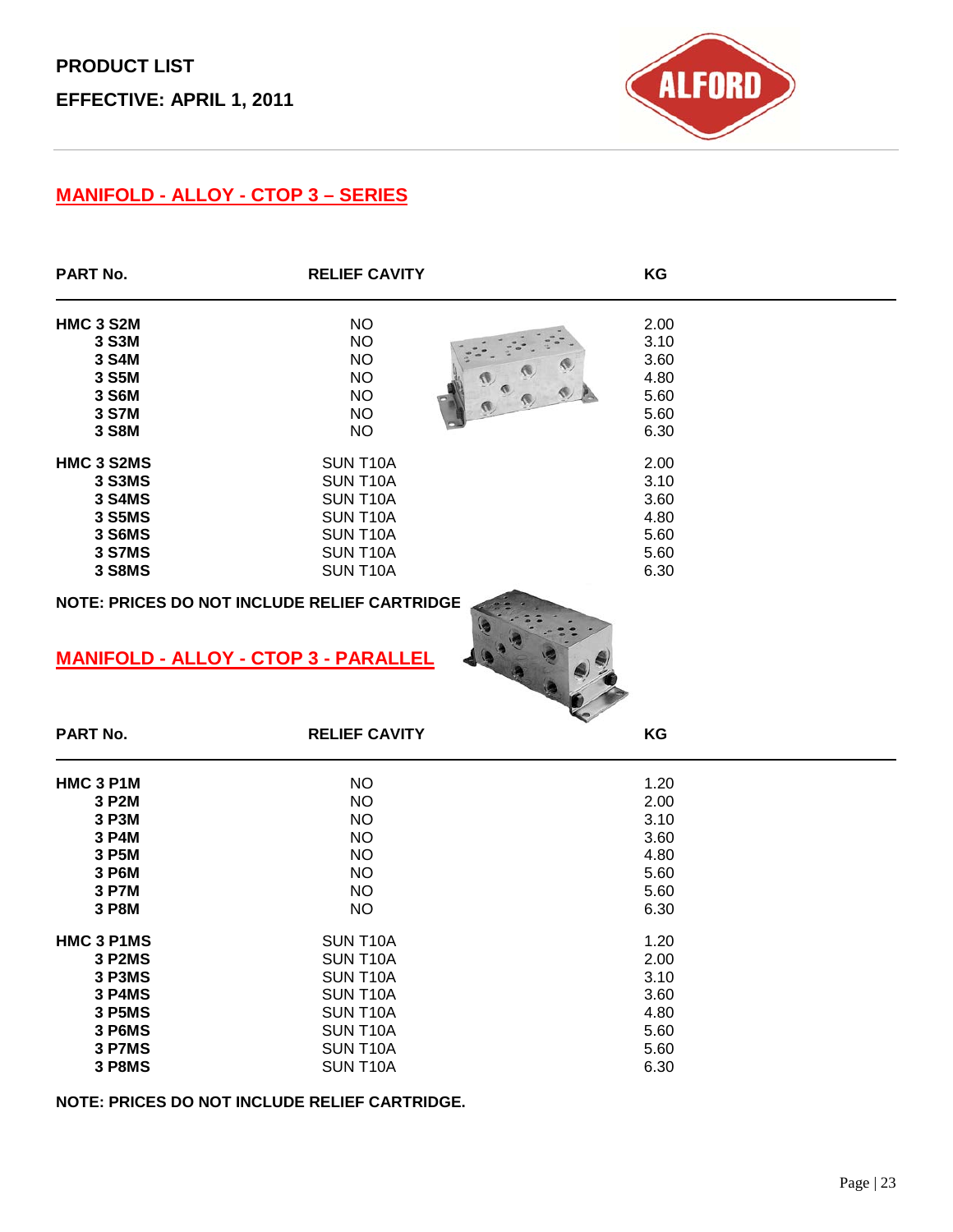

### **MANIFOLD - ALLOY - CTOP 5 – PARALLEL**



| <b>PART No.</b>    | <b>RELIEF CAVITY</b>  | KG    |  |
|--------------------|-----------------------|-------|--|
| HMC 5 P1M          | NO.                   | 2.20  |  |
| 5 P <sub>2</sub> M | <b>NO</b>             | 4.50  |  |
| 5 P3M              | NO.                   | 6.50  |  |
| 5 P4M              | NO.                   | 8.50  |  |
| 5 P5M              | <b>NO</b>             | 10.50 |  |
| 5 P6M              | <b>NO</b>             | 12.00 |  |
| <b>5 P7M</b>       | <b>NO</b>             | 12.50 |  |
| <b>5 P8M</b>       | <b>NO</b>             | 13.50 |  |
| HMC 5 P1MS         | SUN T <sub>10</sub> A | 2.20  |  |
| <b>5 P2MS</b>      | SUN T <sub>10</sub> A | 4.50  |  |
| 5 P3MS             | SUN T <sub>10</sub> A | 6.50  |  |
| <b>5 P4MS</b>      | SUN T <sub>10</sub> A | 8.50  |  |
| <b>5 P5MS</b>      | SUN T <sub>10</sub> A | 10.50 |  |
| 5 P6MS             | SUN T <sub>10</sub> A | 12.00 |  |
| 5 P7MS             | SUN T <sub>10</sub> A | 12.50 |  |
| 5 P8MS             | SUN T <sub>10</sub> A | 13.50 |  |
|                    |                       |       |  |

#### **NOTE: PRICES DO NOT INCLUDE RELIEF CARTRIDGE.**

#### **MANIFOLD - ALLOY - CTOP 5 - SERIES**



| <b>PART No.</b>   | <b>RELIEF CAVITY</b>  | ΚG    |
|-------------------|-----------------------|-------|
|                   |                       |       |
| <b>HMC 5 S2M</b>  | <b>NO</b>             | 4.50  |
| 5 S3M             | <b>NO</b>             | 6.50  |
| 5 S4M             | <b>NO</b>             | 8.50  |
| 5 S5M             | <b>NO</b>             | 10.50 |
| <b>5 S6M</b>      | <b>NO</b>             | 12.00 |
| <b>HMC 5 S2MS</b> | SUN T <sub>10</sub> A | 4.50  |
| <b>5 S3MS</b>     | SUN T <sub>10</sub> A | 6.50  |
| <b>5 S4MS</b>     | SUN T <sub>10</sub> A | 8.50  |
| <b>5 S5MS</b>     | SUN T <sub>10</sub> A | 10.50 |
| <b>5 S6MS</b>     | SUN T <sub>10</sub> A | 12.00 |

#### **NOTE: PRICES DO NOT INCLUDE RELIEF CARTRIDGE.**